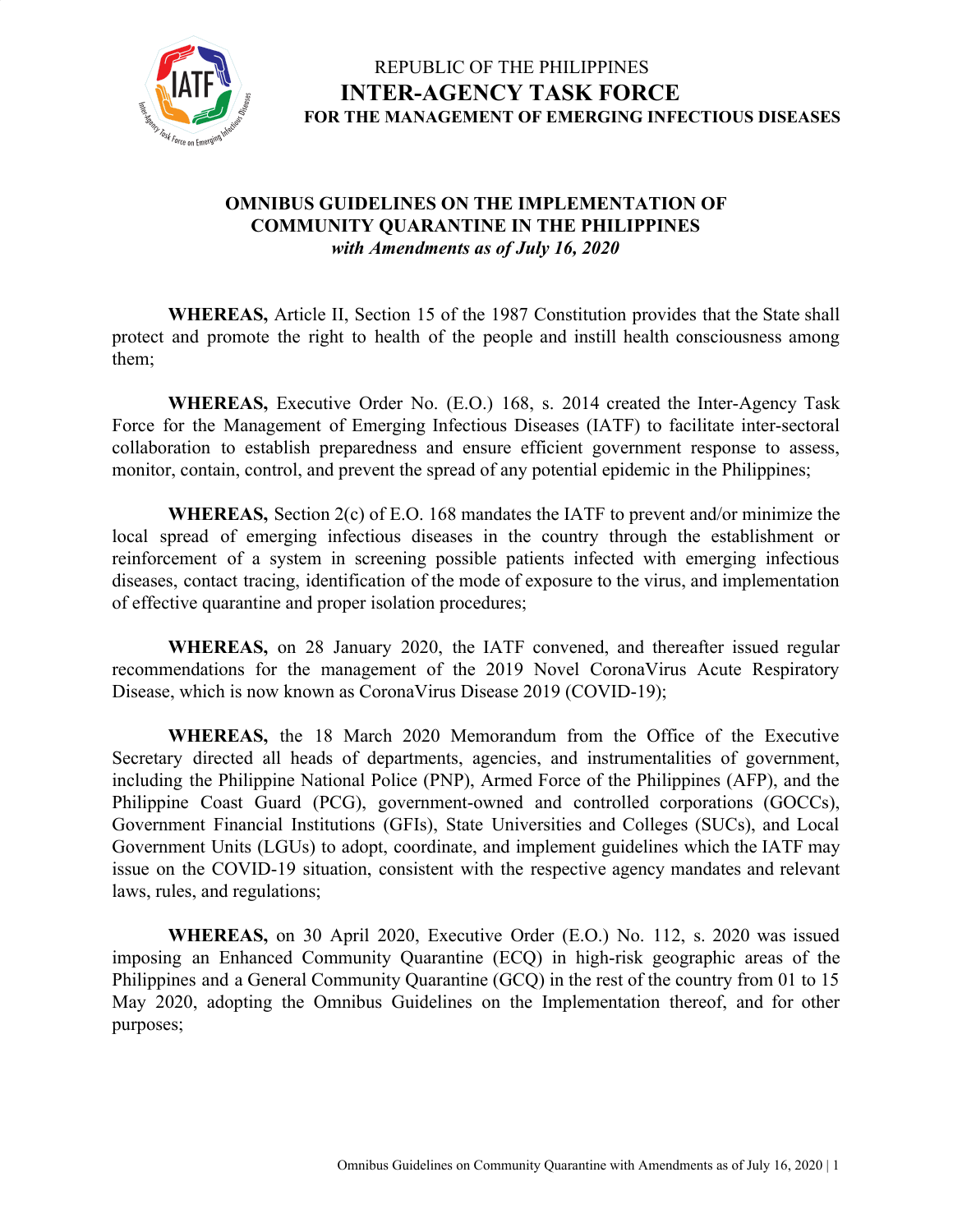

**WHEREAS,** the IATF approved the Guidelines on the Implementation of the Modified Enhanced Community Quarantine (MECQ) including the zoning concept, corresponding qualification, and its phased response or intervention.

**WHEREAS,** there is a need to revise existing guidelines on community quarantine to streamline rules which will be applicable to transitional community quarantine classifications;

**WHEREAS,** Section 3 of E.O. 112 authorizes the IATF to amend or modify the Omnibus Guidelines on the Implementation of Community Quarantine in the Philippines.

**NOW, THEREFORE,** in consideration of the premises set forth herein, the IATF issues these amended Omnibus Guidelines to harmonize and codify existing guidelines of the IATF and member-agencies pertaining to community quarantine, which shall be applied to all regions, provinces, cities, municipalities and barangays placed under community quarantine.

**SECTION [1] DEFINITION OF TERMS.** For purposes of these Guidelines, the following shall be defined as follows:

- 1. **Accommodation Establishments** refers to an establishment operating primarily for accommodation purposes including, but not limited to, hotels, resorts, apartment hotels, tourist inns, motels, pension houses, private homes used for homestay, ecolodges, serviced apartments, condotels, and bed and breakfast facilities. *(As amended by Paragraph A(1) of IATF Resolution No. 43, June 03, 2020)*
- 2. **Comorbidity** refers to the presence of a pre-existing chronic disease condition.
- 3. **Community Quarantine -** refers to the restriction of movement within, into, or out of the area of quarantine of individuals, large groups of people, or communities, designed to reduce the likelihood of transmission of an infectious disease among persons in and to persons outside the affected area.
- 4. **COVID-19** refers to the Coronavirus Disease 2019 which is caused by the virus known as the severe acute respiratory syndrome coronavirus 2 (SARS-CoV-2).
- 5. **Enhanced Community Quarantine** refers to the implementation of temporary measures imposing stringent limitations on movement and transportation of people, strict regulation of operating industries, provision of food and essential services, and heightened presence of uniformed personnel to enforce community quarantine protocols.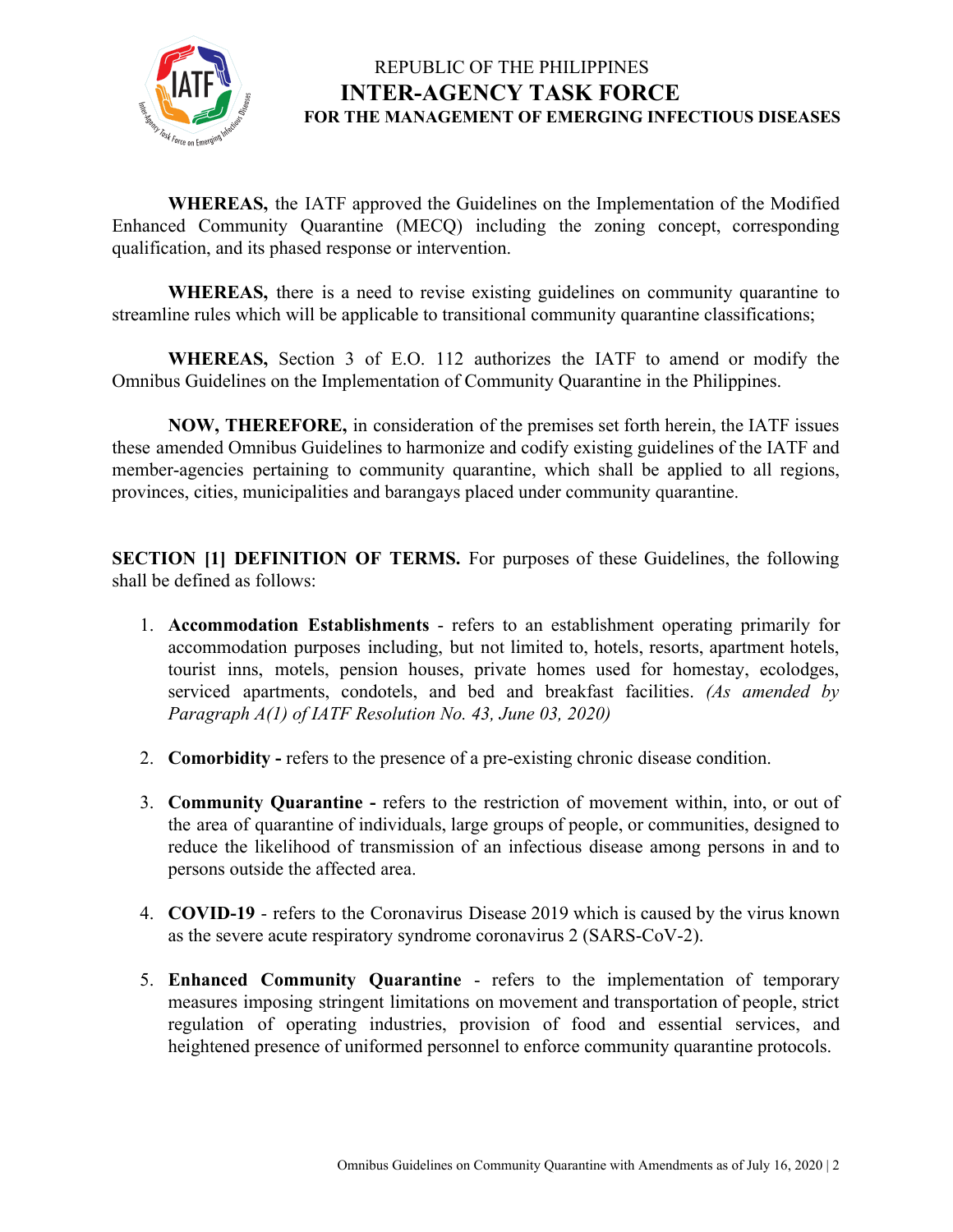

- 6. **Essential goods and services -** covers health and social services to secure the safety and well-being of persons, such as but not limited to, food, water, medicine, medical devices, public utilities, energy, and others as may be determined by the IATF.
- 7. **General Community Quarantine** refers to the implementation of temporary measures limiting movement and transportation, regulation of operating industries, and presence of uniformed personnel to enforce community quarantine protocols.
- 8. **Health and emergency frontline services -** refers to services provided by public health workers [all employees of the Department of Health (DOH), DOH Hospitals, Hospitals of LGUs, and Provincial, City, and Rural Health Units, and Drug Abuse Treatment and Rehabilitation Centers including those managed by other government agencies (*e.g.* police and military hospitals/clinics, university medical facilities), uniformed medical personnel], private health workers, such as but not limited to medical professionals, hospital and health facility administrative and maintenance staff, and aides from private health facilities, as well as their service providers, health workers and volunteers of the Philippine Red Cross and the World Health Organization, and employees of Health Maintenance Organizations (HMOs), the Philippine Health Insurance Corporation (PHIC), health insurance providers, disaster risk reduction management officers, and public safety officers.
- 9. **Interzonal movement -** the movement of people, goods and services across areas under different community quarantine classifications.
- 10. **Intrazonal movement -** the movement of people, goods and services between localities under the same community quarantine classification, without transiting through an area placed under a different classification.
- 11. **Minimum public health standards** refers to guidelines set by the DOH under Administrative Order No. 2020-0015, as well as sector-relevant guidelines issued by national government agencies as authorized by the IATF, to aid all sectors in all settings to implement non-pharmaceutical interventions (NPI), which refer to public health measures that do not involve vaccines, medications or other pharmaceutical interventions, which individuals and communities can carry out in order to reduce transmission rates, contact rates, and the duration of infectiousness of individuals in the population to mitigate COVID-19. For this purpose, the Department of Tourism and Department of Public Works and Highways are recognized as the sector-relevant agencies with respect to tourism and construction, respectively.
- 12. **Modified Enhanced Community Quarantine -** refers to the transition phase between ECQ and GCQ, when the following temporary measures are relaxed and become less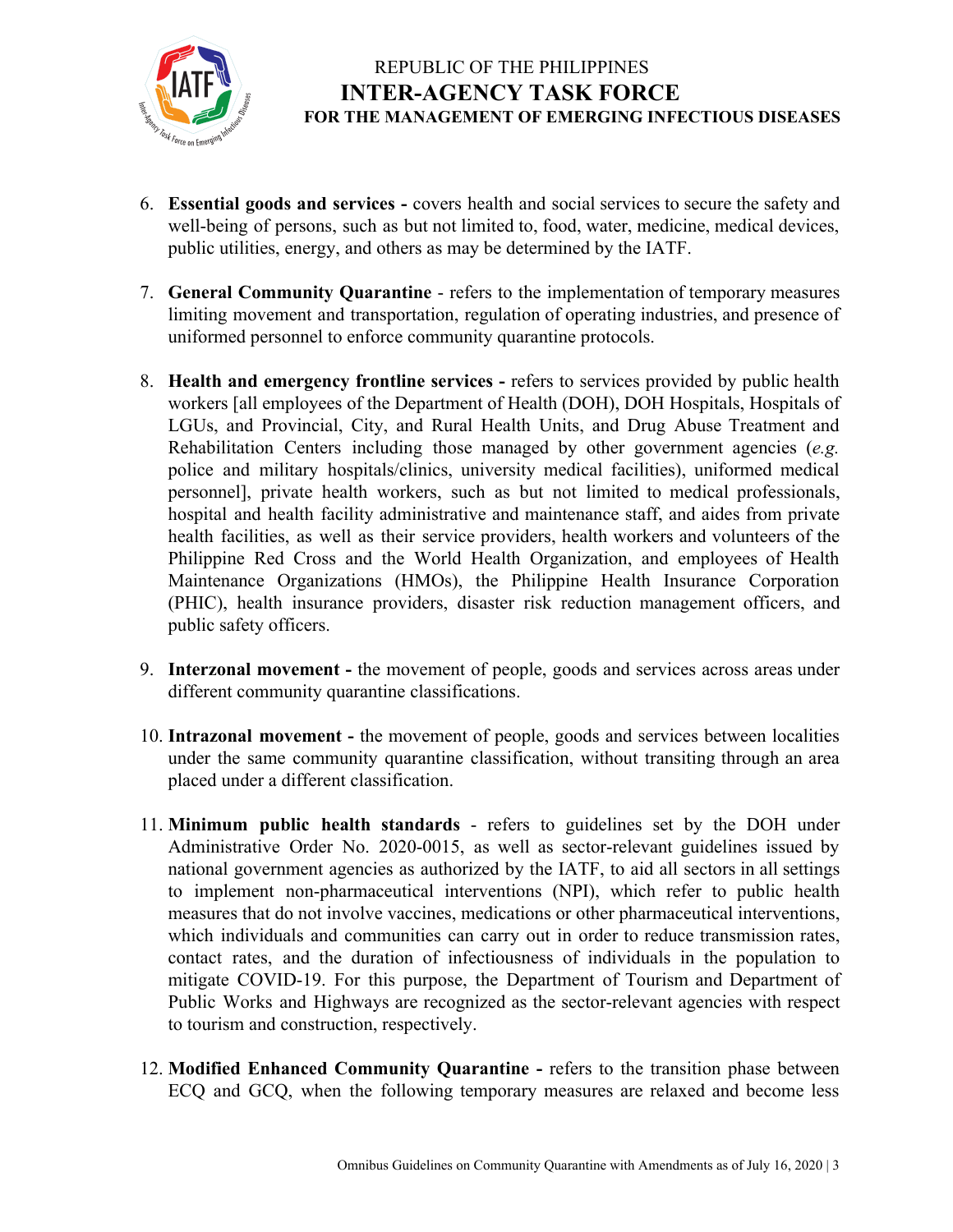

necessary: stringent limits on movement and transportation of people, strict regulation of operating industries, provision of food and essential services, and heightened presence of uniformed personnel to enforce community quarantine protocols.

- 13. **Modified General Community Quarantine** refers to the transition phase between GCQ and the New Normal, when the following temporary measures are relaxed and become less necessary: limiting movement and transportation, the regulation of operating industries, and the presence of uniformed personnel to enforce community quarantine protocols .
- 14. **New Normal** refers to the emerging behaviors, situations, and minimum public health standards that will be institutionalized in common or routine practices and remain even after the pandemic while the disease is not totally eradicated through means such as widespread immunization. These include actions that will become second nature to the general public as well as policies such as bans on large gatherings that will continue to remain in force.
- 15. **Operational capacity -** refers to such a number of employees or workers who can be permitted or required to physically report to work on-site in a particular office or establishment.
- 16. **Skeleton workforce** refers to the operational capacity which utilizes the [smallest](https://dictionary.cambridge.org/us/dictionary/english/small) [number](https://dictionary.cambridge.org/us/dictionary/english/number) of [people](https://dictionary.cambridge.org/us/dictionary/english/people) [needed](https://dictionary.cambridge.org/us/dictionary/english/needed) for a [business](https://dictionary.cambridge.org/us/dictionary/english/business) or [organization](https://dictionary.cambridge.org/us/dictionary/english/organization) to maintain its basic functions.

**SECTION [2] GUIDELINES FOR AREAS PLACED UNDER ENHANCED COMMUNITY QUARANTINE.** Areas placed under ECQ shall observe the following protocols:

- 1. Minimum public health standards shall be complied with at all times for the duration of the ECQ.
- 2. Strict home quarantine shall be observed in all households, and the movement of all residents shall be limited to accessing essential goods and services, and for work in permitted offices or establishments as well as activities listed hereunder.
- 3. Any person below twenty-one (21) years old, those who are sixty (60) years old and above, those with immunodeficiency, comorbidity, or other health risks, and pregnant women, including any person who resides with the aforementioned, shall be required to remain in their residences at all times, except when indispensable under the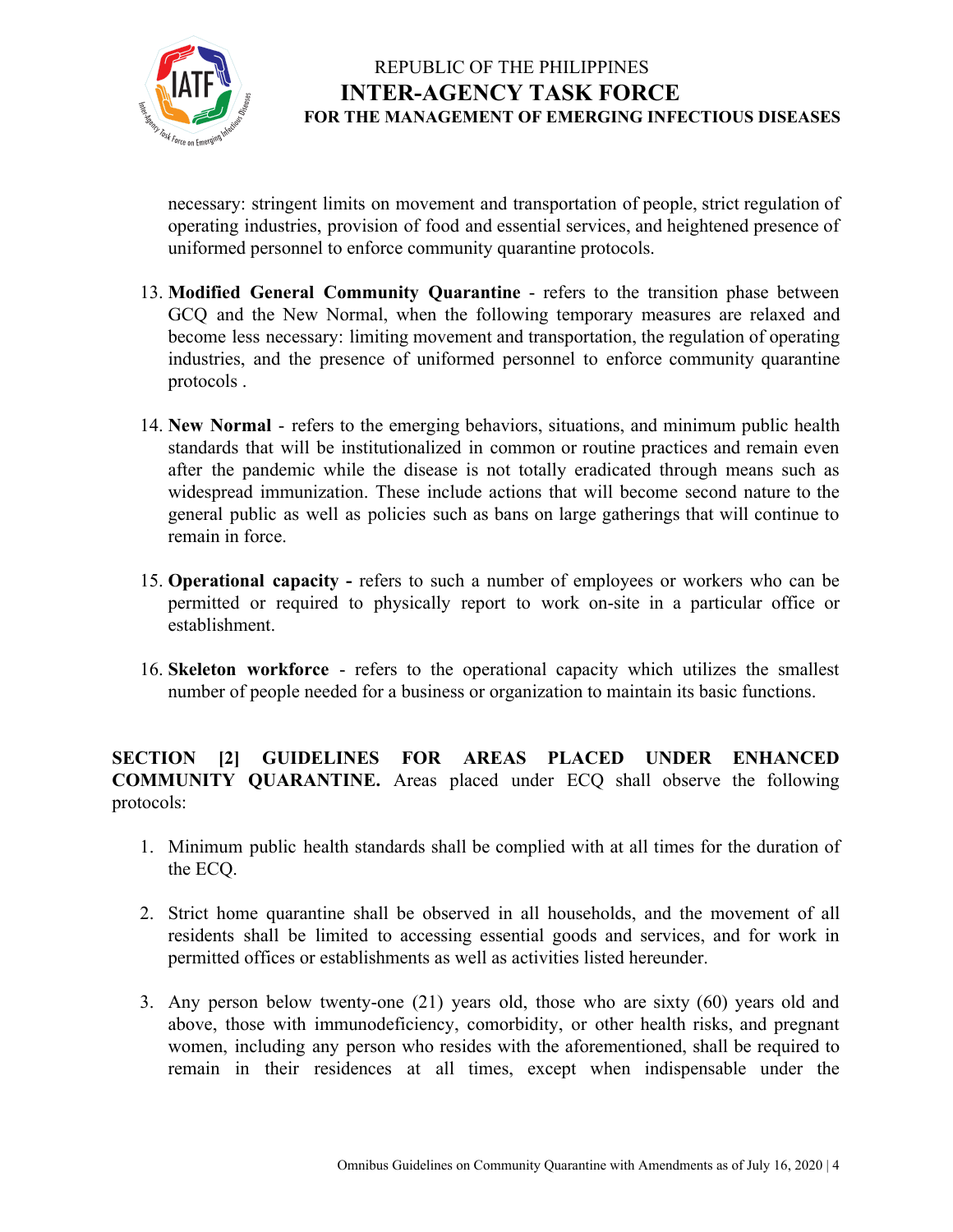

circumstances for obtaining essential goods and services, or for work in industries and offices or such other activities permitted in this Section.

- 4. The following establishments, persons, or activities are allowed to operate, work, or be undertaken for the duration of the ECQ:
	- a. With full operational capacity:
		- i. Public and private hospitals;
		- ii. Health, emergency and frontline services, including those provided by dialysis centers, chemotherapy centers, and the like;
		- iii. Manufacturers of medicines, medical supplies, devices and equipment, including suppliers of input, packaging, and distribution;
		- iv. Industries involved in agriculture, forestry, and fishery and their workers, including farmers, Agrarian Reform Beneficiaries (ARBs), fisherfolk, and agri-fishery stores, and such other components of the food value chain; and
		- v. Delivery and courier services, whether in-house or outsourced, transporting food, medicine, or other essential goods, including clothing, accessories, hardware, housewares, school and office supplies, as well as pet food and other veterinary products.
	- b. At a maximum of fifty percent (50%) operational capacity, without prejudice to the adoption of work-from-home or other alternative work arrangements and without diminution of existing operational capacity previously allowed, if any:
		- i. Private establishments and their employees involved in the provision of essential goods and services, and activities in the value chain related to food, medicine and vitamins production, medical supplies, devices and equipment, and other essential products such as but not limited to soap and detergents, diapers, feminine hygiene products, toilet paper and wet wipes, and disinfectants. Such establishments shall include, but shall not be limited to, public markets, supermarkets, grocery stores, convenience stores, laundry shops, food preparation establishments insofar as take-out and delivery services, and water-refilling stations, unless a higher operational capacity is authorized by the Department of Trade and Industry (DTI);
		- ii. Media establishments and their total permanent staff complement, inclusive of reporters and other field employees, as registered with the Department of Labor and Employment (DOLE) and accredited by the Presidential Communications Operations Office (PCOO); and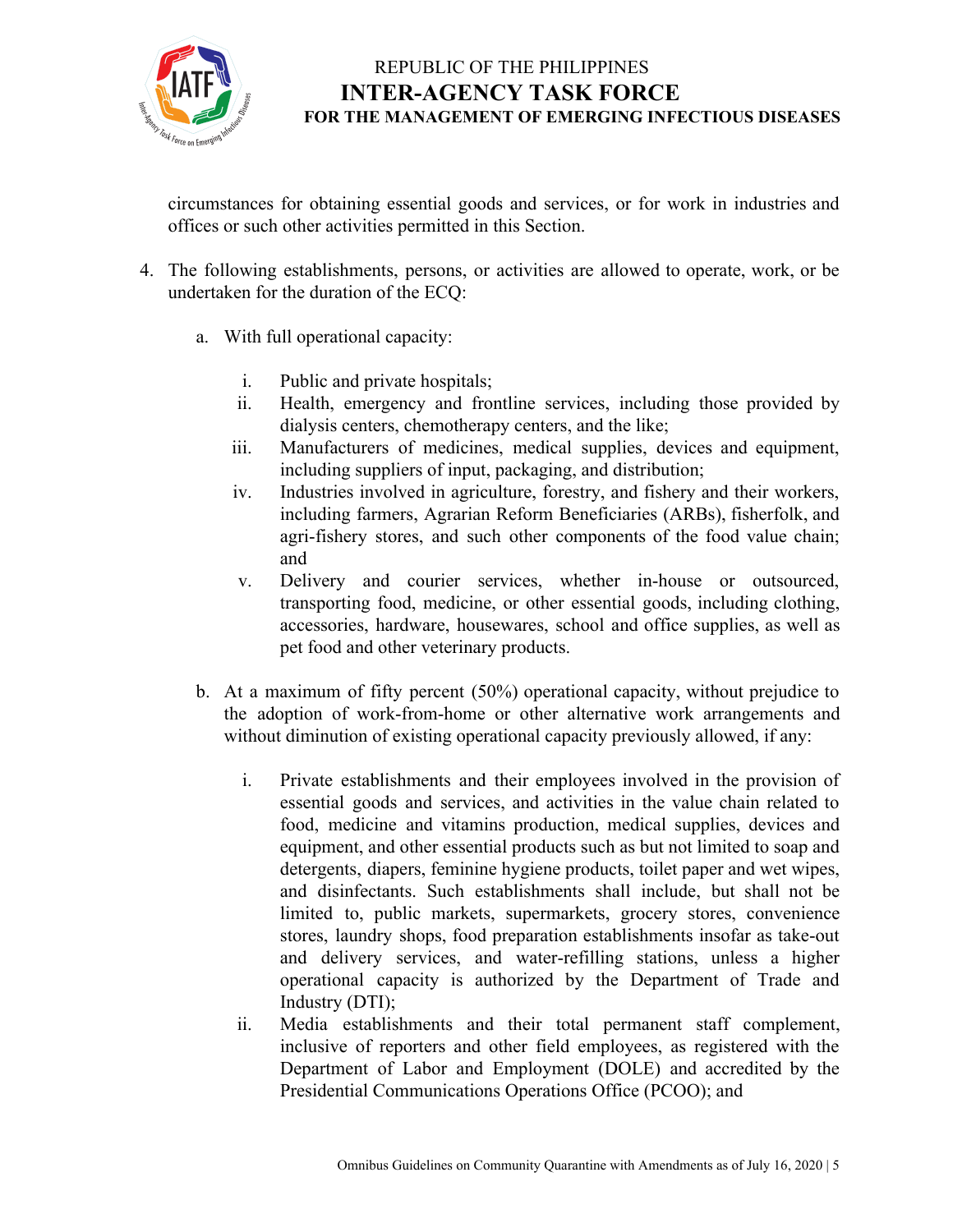

- iii. Workers accredited by the Department of Transportation (DOTr) to work on utility relocation works, and specified limited works across thirteen (13) railway projects, including replacement works for the Manila Metro Rail Transit System Line 3. *Provided that* where applicable, on-site or near-site accommodations and/or point-to-point shuttle services should be arranged.
- c. With a skeleton workforce:
	- i. Other medical, dental, rehabilitation, and optometry clinics, pharmacies or drug stores: *Provided* that there is strict observance of infection prevention and control protocols. *Provided, further,* that dental procedures shall be limited to emergency cases only and that the wearing of full Personal Protective Equipment (PPEs) by dentists and attendants shall be mandatory. *Provided finally* that home service therapy for Persons With Disabilities (PWDs) shall be allowed;
	- ii. Veterinary clinics;
	- iii. Banks, money transfer services, including pawnshops only insofar as performing money transfer functions, microfinance institutions, and credit cooperatives, including their armored vehicle services, if any;
	- iv. Capital markets, including but not limited to the Bangko Sentral ng Pilipinas, Securities and Exchange Commission, Philippine Stock Exchange, Philippine Dealing and Exchange Corporation, Philippine Securities Settlement Corporation, and Philippine Depository and Trust Corporation;
	- v. Water supply and sanitation services and facilities, including waste disposal services, as well as property management and building utility services:
	- vi. Energy and power companies, their third-party contractors and service providers, including employees involved in electric transmission and distribution, electric power plant and line maintenance, electricity market and retail suppliers, as well as those involved in the exploration, operations, trading and delivery of coal, oil, crude or petroleum and by-products (gasoline, diesel, liquefied petroleum gas, jet oil, kerosene, lubricants), including gasoline stations, refineries and depots or any kind of fuel used to produce electricity;
	- vii. Telecommunications companies, internet service providers, cable television providers, including those who perform indirect services such as the technical, sales, and other support personnel, as well as the employees of their third-party contractors doing sales, installation, maintenance and repair works;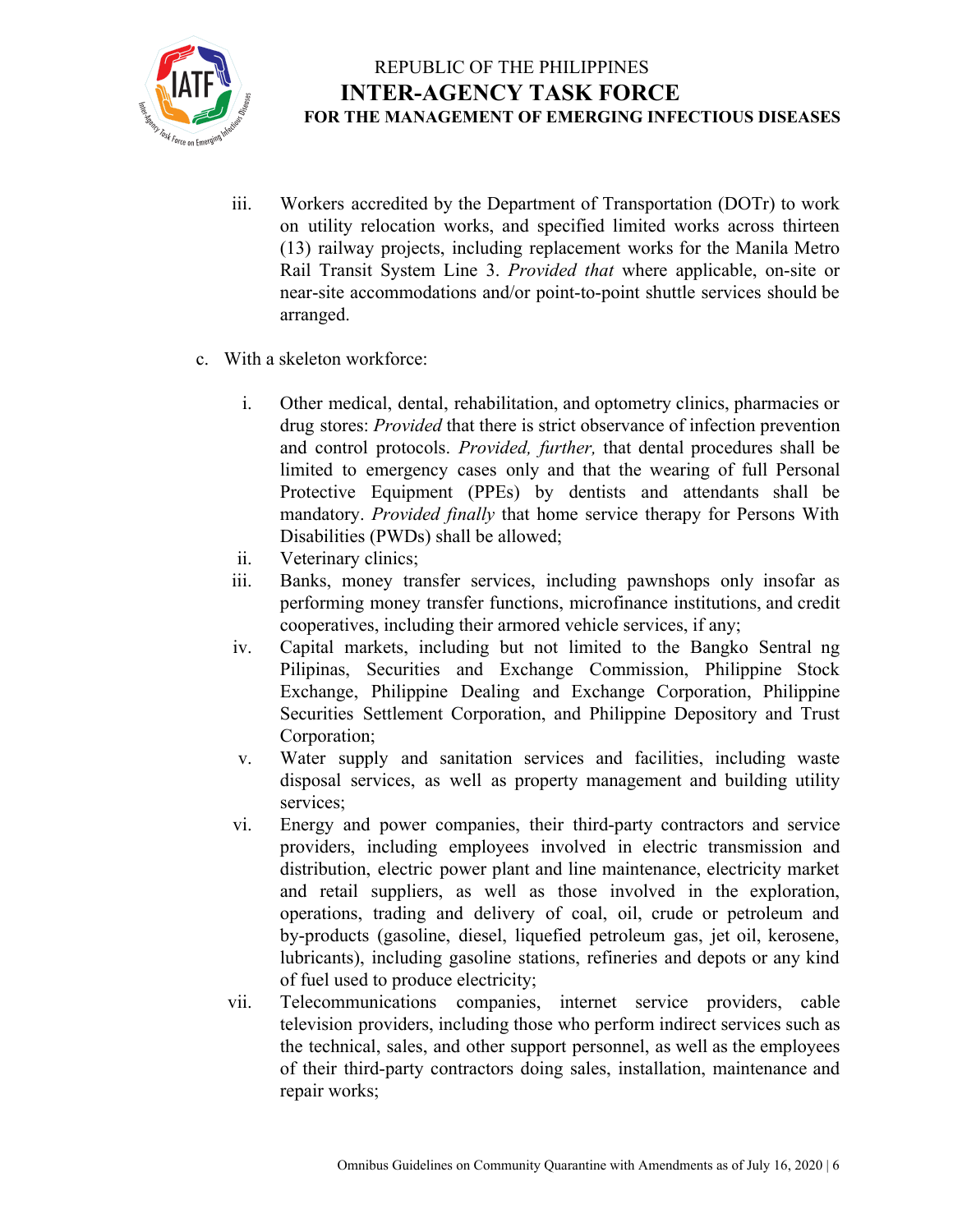

- viii. Airline and aircraft maintenance, pilots and crew, and employees of aviation schools for purposes of the pilot's recurrent training for flight proficiency and type rating using simulator facilities; and ship captains and crew, including shipyard operations and repair;
- ix. Manufacturing companies and suppliers of equipment or products necessary to perform construction works, such as cement and steel;
- x. The Philippine Postal Corporation, at an operational capacity necessary to maintain the prompt delivery of services to its clients;
- xi. The Philippine Statistics Authority, at an operational capacity necessary to conduct data gathering and survey activities related to COVID-19 and the registration and implementation of the national identification (ID) system;
- xii. Business process outsourcing establishments (BPOs) and export-oriented businesses, including mining and quarrying, with work-from-home, on-site or near site accommodation, or point-to-point shuttling arrangements. For this purpose, BPOs and export-oriented businesses, and their service providers, shall be allowed to install, transport and maintain the necessary on-site and work-from-home equipment, deploy their workers under on-site or near-site accommodation arrangements, or provide point-to-point shuttle services from their near-site accommodations to their offices;
- xiii. Essential projects, whether public or private, such as but not limited to quarantine and isolation facilities for Persons under Monitoring (PUMs), and suspect and confirmed COVID-19 patients, facilities for the health sector including those dealing with PUMs, and suspect and confirmed COVID-19 patients, facilities for construction personnel who perform emergency works, flood control, and other disaster risk reduction and rehabilitation works, sewerage projects, water service facilities projects, and digital works. Priority public and private construction projects, defined as those that refer to food production, agriculture, fishery, fish port development, energy, housing, communication, water utilities, manufacturing, and Business Process Outsourcing (BPOs), shall likewise be allowed to operate in accordance with guidelines issued by the DPWH;
- xiv. Funeral and embalming services. *Provided,* that there is shuttle service and/or housing accommodation for their personnel and staff;
- xv. Humanitarian assistance personnel from civil society organizations (CSOs), non-government organizations (NGOs), and United Nations-Humanitarian Country Teams, as well as individuals performing relief operations to augment the government's response against COVID-19 and other disasters or calamities that may occur. *Provided* that they are authorized by the appropriate government agency or LGU;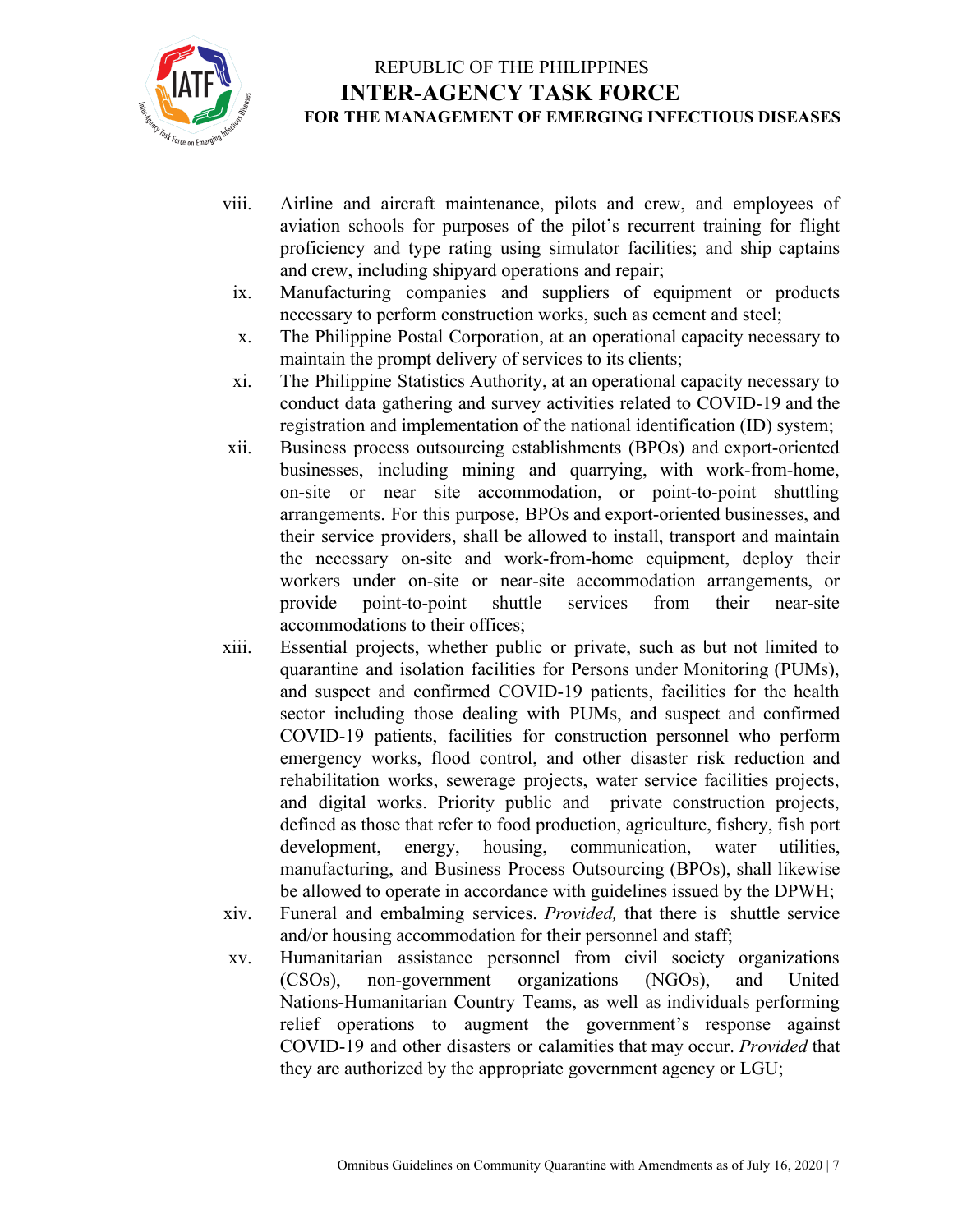

- xvi. Pastors, priests, rabbis, imams or such other religious ministers whose movement shall be related to the conduct of necrological or funeral rites. Corollarily, immediate family members of the deceased who died of causes other than COVID-19 shall be allowed to move from their residences to attend the wake or interment of the deceased upon satisfactory proof of their relationship with the latter, fully complying with social distancing measures for the duration of the activity;
- xvii. Security personnel;
- xviii. Printing presses authorized by the Bureau of Internal Revenue or other appropriate agencies to print official receipts and other accountable forms;
- xix. Establishments engaged in repair and maintenance of machinery and equipment, including those engaged in the repair of computers and household fixtures and equipment; and
- xx. Real estate activities limited to leasing only;

For purposes of the foregoing, transit by permitted persons to and from the above establishments anywhere within the area covered by ECQ shall be allowed.

- 5. Agencies and instrumentalities of the government, including GOCCs, as well as LGUs, may operate with a skeleton workforce in combination with other alternative work arrangements as approved by the head of agency unless a different operational capacity is required in agencies providing health and emergency frontline services, border control, or other critical services.
- 6. Agencies and their regional offices in the executive branch shall issue accreditation, office or travel orders, to identify their respective skeleton workforces for critical services operating for the duration of the ECQ. *Bona fide* IDs issued by the respective agencies shall be sufficient for movement within the contained areas. Skeleton workforces may use official agency vehicles.
- 7. The co-equal or independent authority of the legislature (Senate and the House of Representatives), the judiciary (the Supreme Court, Court of Appeals, Court of Tax Appeals, Sandiganbayan, and the lower courts), the Office of the Ombudsman, and the Constitutional Commissions to operate and accredit their skeleton workforce, or implement any other alternative work arrangements, is recognized.
- 8. Officials and employees of foreign diplomatic missions and international organizations accredited by the Department of Foreign Affairs (DFA), whenever performing diplomatic functions and subject to the guidelines issued by the DFA, may operate with a skeleton workforce.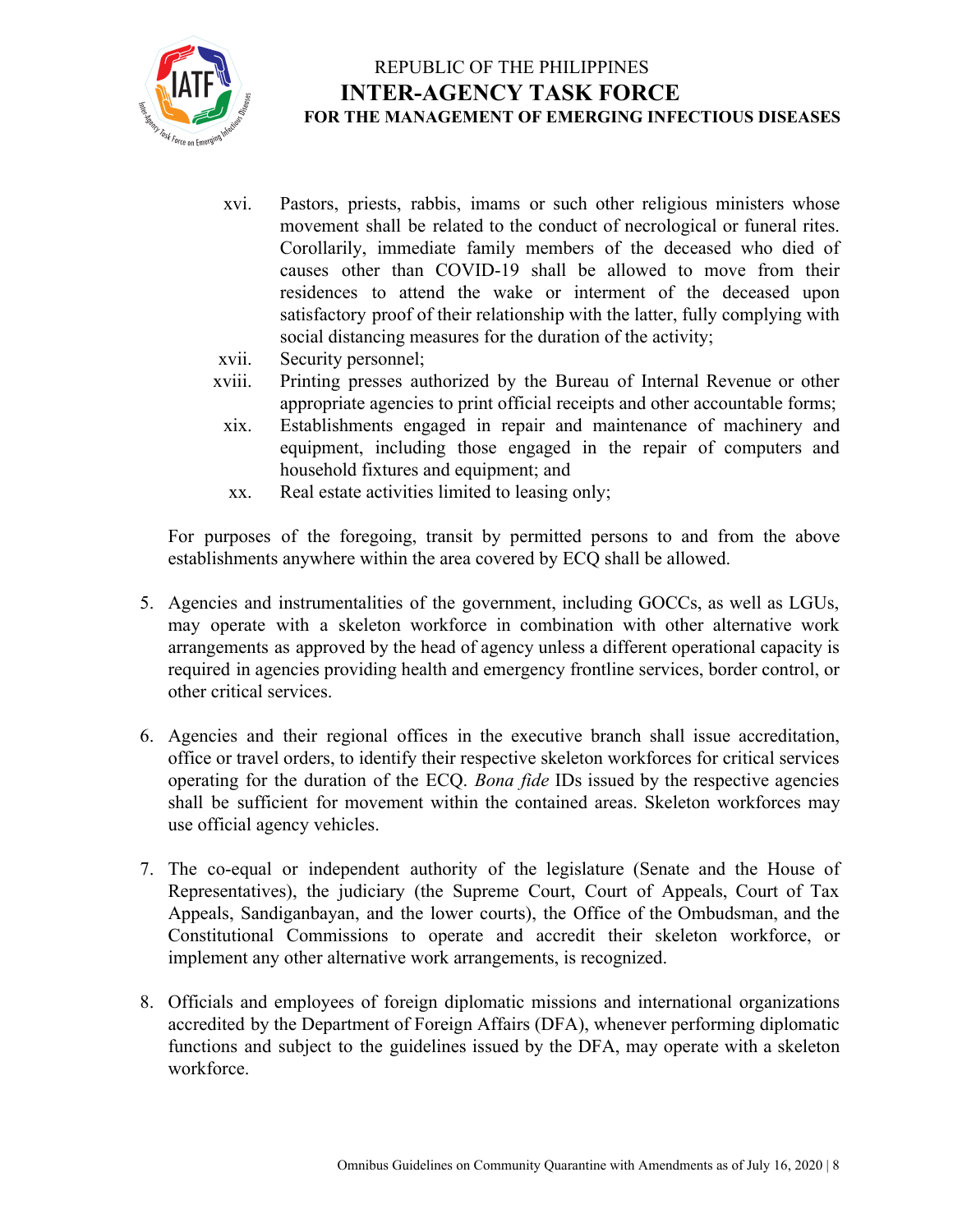

- 9. No hotels or accommodation establishments shall be allowed to operate, except those accommodating the following:
	- a. For guests who have existing booking accommodations for foreigners as of 17 March 2020 for Luzon and 01 May 2020 for other areas;
	- b. Guests who have existing long-term bookings;
	- c. Distressed Overseas Filipino Workers (OFWs) and stranded Filipinos or foreign nationals;
	- d. Repatriated OFWs in compliance with approved quarantine protocols;
	- e. Non-OFWs who may be required to undergo mandatory facility-based quarantine; and
	- f. Health care workers and other employees from exempted establishments under these Omnibus Guidelines and applicable Memoranda from the Executive Secretary.

*Provided* that accommodation establishments may operate only upon the issuance of a Certificate of Authority to operate by the DOT; *Provided further*, that in all of the foregoing, hotel operations shall be limited to the provision of basic accommodation services to guests through an in-house skeleton workforce Ancillary establishments within the premises, such as restaurants, cafés, bars, gyms, spas, and the like, shall not be allowed to operate or to provide room service; *Provided finally,* that accommodation establishments may prepare: (a) packed meals for distribution to guests who opt for the same; and (b) food orders for take-out and delivery only. *(As amended by Paragraph A(2) IATF Resolution No. 43, June 03, 2020)*

- 10. Mass gatherings such as but not limited to, movie screenings, concerts, sporting events, and other entertainment activities, community assemblies, religious gatherings, and non-essential work gatherings shall be prohibited. However, gatherings that are essential for the provision of government services or authorized humanitarian activities shall be allowed.
- 11. Face-to-face or in-person classes at all levels shall be suspended.
- 12. Public transportation shall be suspended. This notwithstanding, commissioned shuttle services for employees of permitted offices or establishments, as well as point-to-point transport services provided by the government shall be allowed to operate, giving priority to healthcare workers.
- 13. Law enforcement agencies shall recognize any of the following IDs: (i) IATF IDs issued by the regulatory agencies with jurisdiction over permitted establishments or persons, (ii) *bona fide* IDs issued by establishments exempted from the strict home quarantine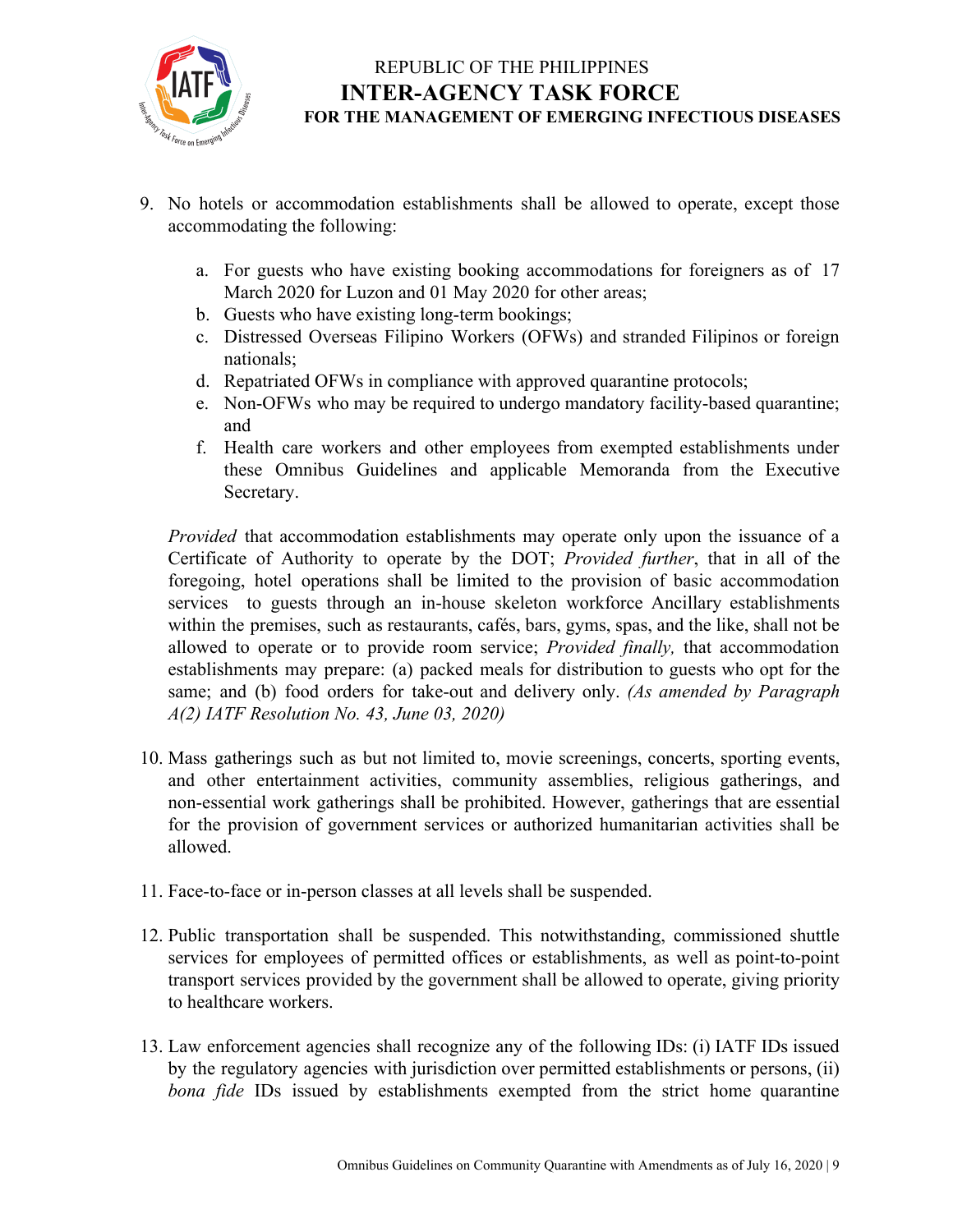

requirement, or (iii) RapidPass IDs. No other IDs or passes specifically exempting persons from community quarantine shall be required of workers of permitted establishments and/or offices without prejudice to requiring the presentation of other documents establishing the nature of their work, and (iv) Integrated Bar of the Philippines ID for lawyers who will provide legal representation necessary to protect rights of persons under custodial investigation, to bail, and to counsel during inquest proceedings. (*As amended by Paragraph B IATF Resolution No. 46, June 15, 2020)*

- 14. The movement of cargo vehicles shall be unhampered. Cargo vehicles as well as vehicles used by public utility companies, BPOs, and export-oriented establishments shall not be subject to an ID system.
- 15. Government offices and private corporations are encouraged to process payrolls online. Payroll managers, and such other employees shall be allowed to travel to process and print payrolls during ECQ.
- 16. Other exemptions from the home quarantine requirement through previous IATF resolutions or issuances by the Office of the President shall be honored.

**SECTION [3] GUIDELINES FOR AREAS PLACED UNDER MODIFIED ENHANCED COMMUNITY QUARANTINE.** Areas placed under MECQ shall observe the following protocols:

- 1. Minimum public health standards shall be complied with at all times for the duration of the MECQ.
- 2. Strict home quarantine shall be observed in all households, and the movement of all residents shall still be limited to accessing essential goods and services, and for work in permitted offices or establishments or such other activities listed hereunder.
- 3. Any person below twenty-one (21) years old, those who are sixty (60) years old and above, those with immunodeficiency, comorbidity, or other health risks, and pregnant women, including any person who resides with the aforementioned, shall be required to remain in their residences at all times, except when indispensable under the circumstances for obtaining essential goods and services, for work in industries and offices or such other activities permitted in this Section.
- 4. The following shall be allowed to operate at full operational capacity: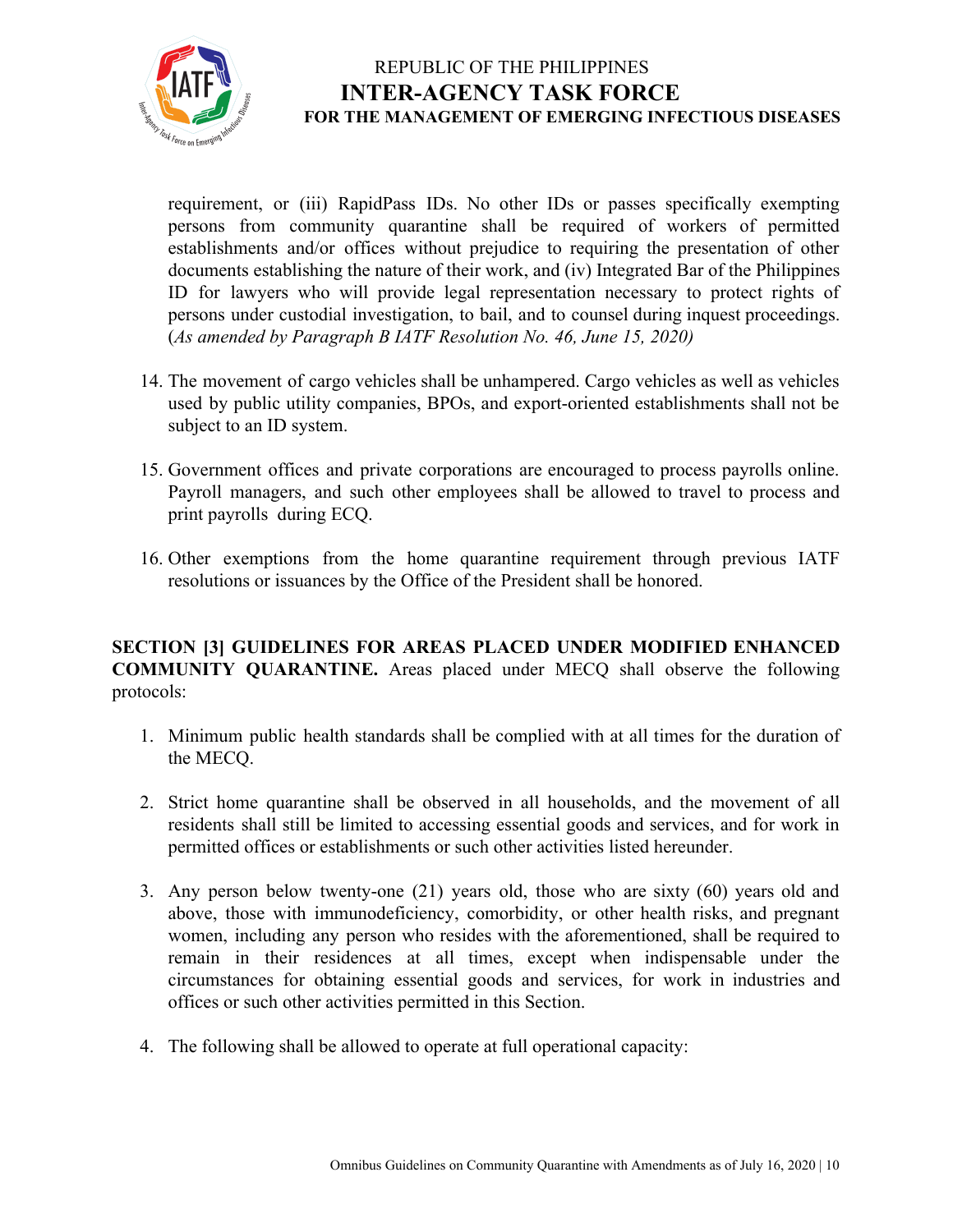

- a. All establishments, persons, or activities permitted to operate, work, or be undertaken under Section 2(4) of these Guidelines;
- b. Media establishments, without need of PCOO accreditation;
- c. BPOs and export-oriented establishments, without need to set up onsite or near-site accommodation arrangements;
- d. E-commerce companies;
- e. Other postal and courier services, as well as delivery services for articles or products not mentioned under Section 2 of these Omnibus Guidelines;
- f. Rental and leasing, other than real estate, such as vehicles and equipment for permitted sectors;
- g. Employment activities that involve the recruitment and placement for permitted sectors; and
- h. Housing services activities, such as but not limited to plumbing, roofing, and electrical works.
- 5. The following offices, establishments or individuals conducting or providing the following activities or services are allowed to operate at fifty percent (50%) operational capacity, while encouraging work-from-home and other flexible work arrangements, where applicable:
	- a. Other manufacturing industries classified as beverages, including alcoholic drinks; electrical machinery; wood products and furniture; non-metallic products; textiles and clothing/wearing apparels; tobacco products; paper and paper products; rubber and plastic products; coke and refined petroleum products; other non-metallic mineral products; computers, electronic and optical products; electrical equipment; machinery and equipment; motor vehicles, trailers and semi-trailers; other transport equipment; and others;
	- b. Other real estate activities;
	- c. Administrative and office support such as, but not limited to, providing photocopying and billing services;
	- d. Other financial services not mentioned in Section 2 of these Omnibus Guidelines, such as, money exchange, insurance, reinsurance and non-compulsory pension funding;
	- e. Legal and accounting services;
	- f. Management consultancy services or activities;
	- g. Architectural and engineering activities, including technical testing and analysis;
	- h. Science and technology, and research and development;
	- i. Recruitment and placement agencies for overseas employment.
	- j. Advertising and market research;
	- k. Computer programming and information management services;
	- l. Publishing and printing services;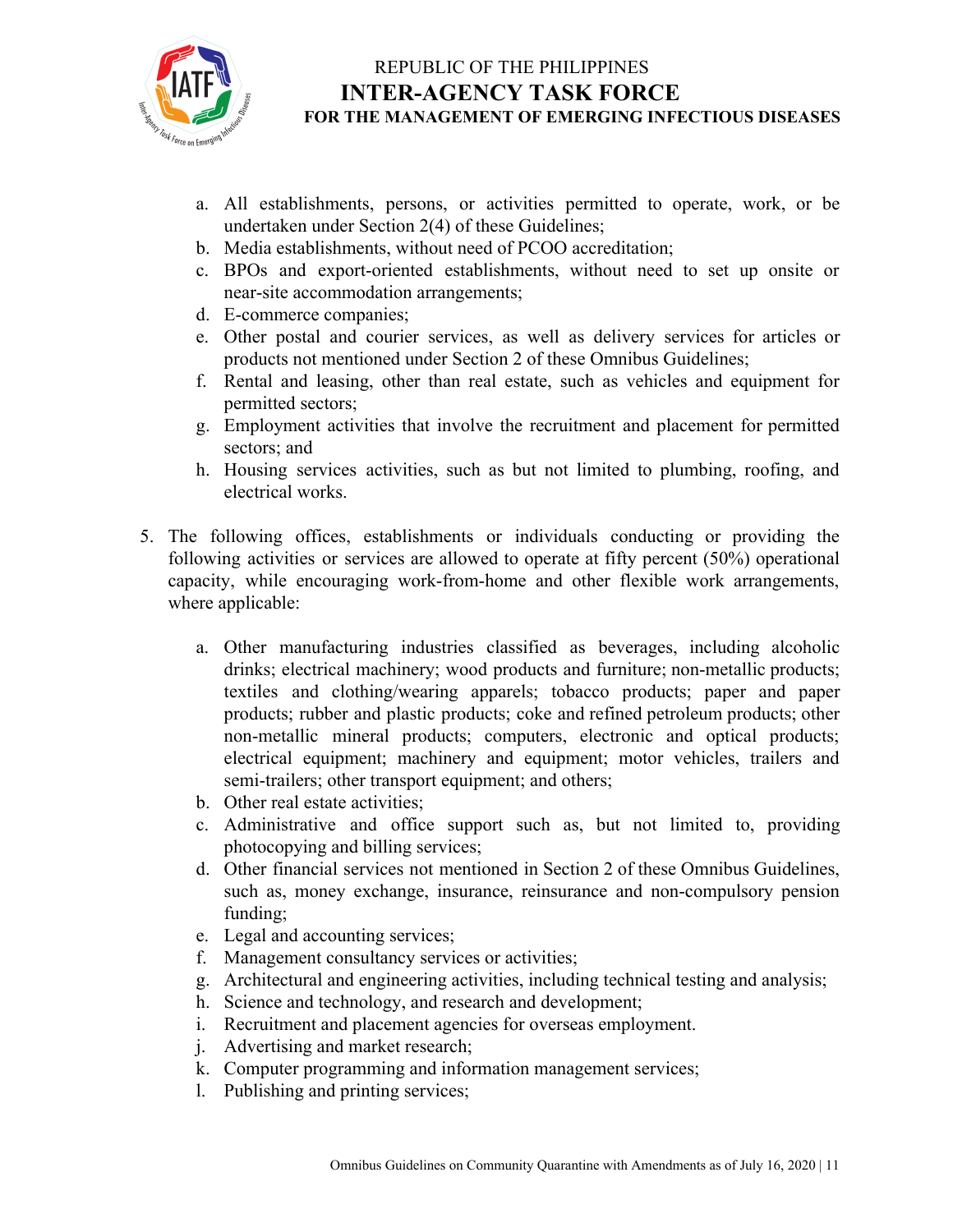

- m. Film, music and television production;
- n. Photography, fashion, and industrial, graphic and interior design;
- o. Wholesale and retail trade of vehicles and their parts and components;
- p. Repair and maintenance of vehicles as well as its parts or components, including car wash services;
- q. Malls and commercial centers, subject to the guidelines issued by the DTI;
- r. Dining establishments and restaurants, but for delivery and take-out only;
- s. Hardware stores;
- t. Clothing and accessories;
- u. Bookstore and school and office supplies;
- v. Baby or infant care supplies;
- w. Pet food and pet care supplies;
- x. Information technology, communications and electronic equipment;
- y. Flower, jewelry, novelty, antique and perfume shops; and
- z. Toy stores, *Provided,* that their playgrounds and amusement areas, if any, shall remain closed;
- aa. Firearms and ammunition trading establishments, subject to strict regulation of the PNP-Firearms and Explosives Office; and
- bb. Pastors, priests, rabbi, imams, and other religious ministers insofar as providing home religious services to households. *Provided* that proper protocols shall be observed, such as social distancing, wearing of face masks and the like.
- 6. Agencies and instrumentalities of the government, including GOCCs, as well as LGUs may operate with a skeleton workforce in combination with other alternative work arrangements as approved by the head of agency unless a different operational capacity is required in agencies providing health and emergency frontline services, border control, and other critical services.
- 7. Accredited diplomatic missions and international organizations shall be advised to operate under a skeleton workforce, without prejudice to alternative work arrangements as the said missions or organizations may deem proper.
- 8. Hotels or accommodation establishments shall not be allowed to operate, except those accommodating the following:
	- a. For guests who have existing booking accommodations for foreigners as of 17 March 2020 for Luzon and 01 May 2020 for other areas;
	- b. Guests who have existing long-term bookings;
	- c. Distressed OFWs and stranded Filipinos or foreign nationals;
	- d. Repatriated OFWs in compliance with approved quarantine protocols;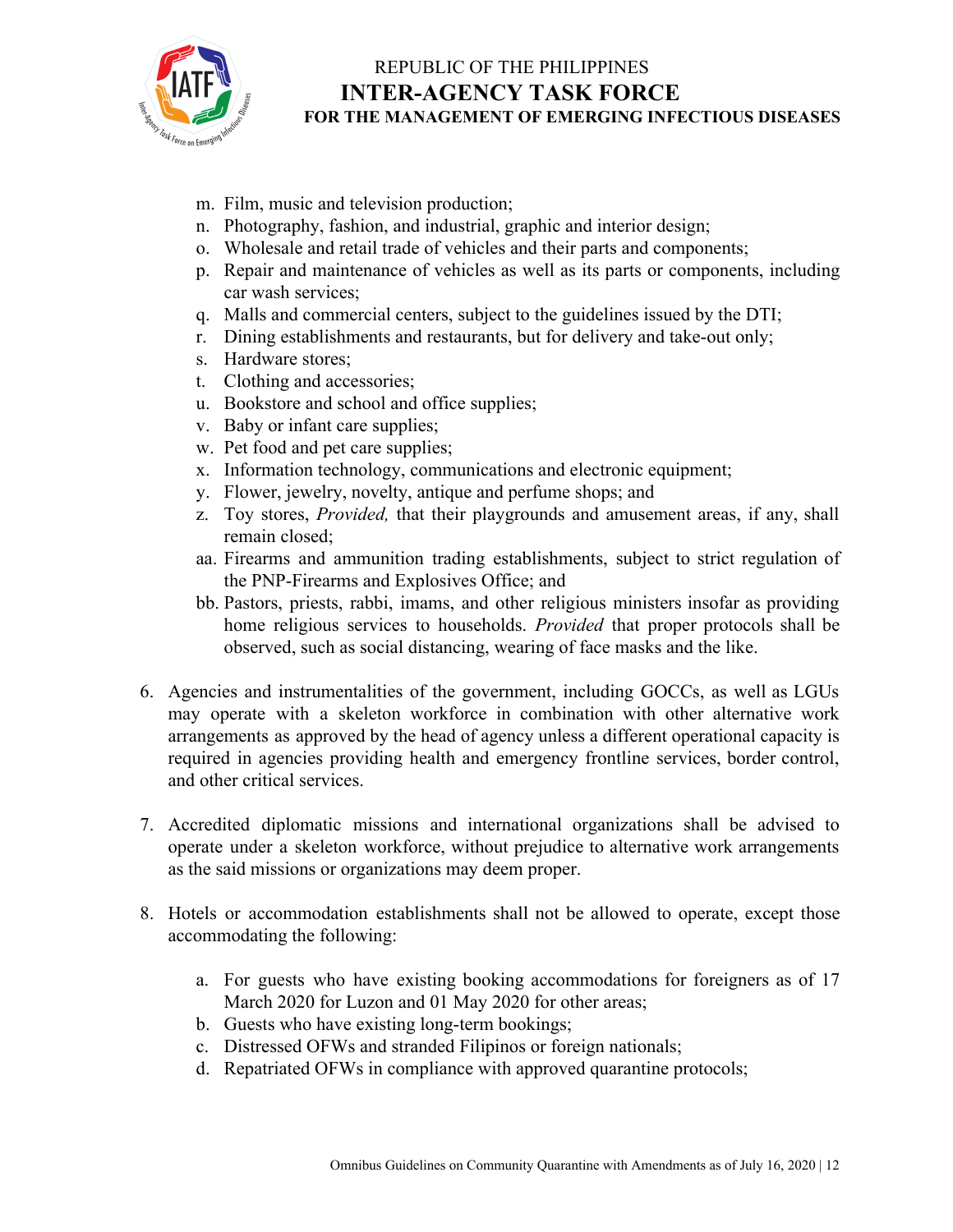

- e. Non-OFWs who may be required to undergo mandatory facility-based quarantine; and
- f. Health care workers and other employees, whether private or public, from exempted establishments under these Omnibus Guidelines and applicable Memoranda from the Executive Secretary.

*Provided* that accommodation establishments may operate only upon the issuance of a Certificate of Authority to operate by the DOT; *Provided further*, that in all of the foregoing, hotel operations shall be limited to the provision of basic accommodation services to guests through an in-house skeleton workforce Ancillary establishments within the premises, such as restaurants, cafés, bars, gyms, spas, and the like, shall not be allowed to operate or to provide room service; *Provided* finally, that accommodation establishments may prepare: (a) packed meals for distribution to guests who opt for the same; and (b) food orders for take-out and delivery only. *(As amended by Paragraph A(2) of IATF Resolution No. 43, June 03, 2020)*

- 9. Mass gatherings such as but not limited to, movie screenings, concerts, sporting events, and other entertainment activities, community assemblies, and non-essential work gatherings shall be prohibited. Gatherings that are for the provision of critical government services and authorized humanitarian activities while adhering to the prescribed minimum health standards shall be allowed. Religious gatherings shall be limited to not more than five (5) persons until otherwise modified through subsequent issuances of the IATF.
- 10. Face-to-face or in-person classes at all levels shall be suspended.
- 11. Public transportation shall be suspended. This notwithstanding, commissioned shuttle services for employees of permitted offices or establishments, as well as point-to-point transport services provided by the government shall be allowed to operate, giving priority to healthcare workers.
- 12. Private transportation such as company shuttles and personal vehicles utilized by persons authorized outside their residences are allowed subject to the guidelines provided by DOTr. The use of bikes and other non-motorized transportation is strongly encouraged.
- 13. Limited operations in malls and shopping centers shall be allowed, except for leisure establishments and services which shall continue to be closed. *Provided,* that establishments and services allowed to operate in malls and shopping centers may only operate at a capacity consistent with items (4) and (5) of this Section. *Provided, further*, those below twenty-one (21) years old, and those sixty (60) years old and above and those with immunodeficiency, comorbidity, or other health risks, and pregnant women,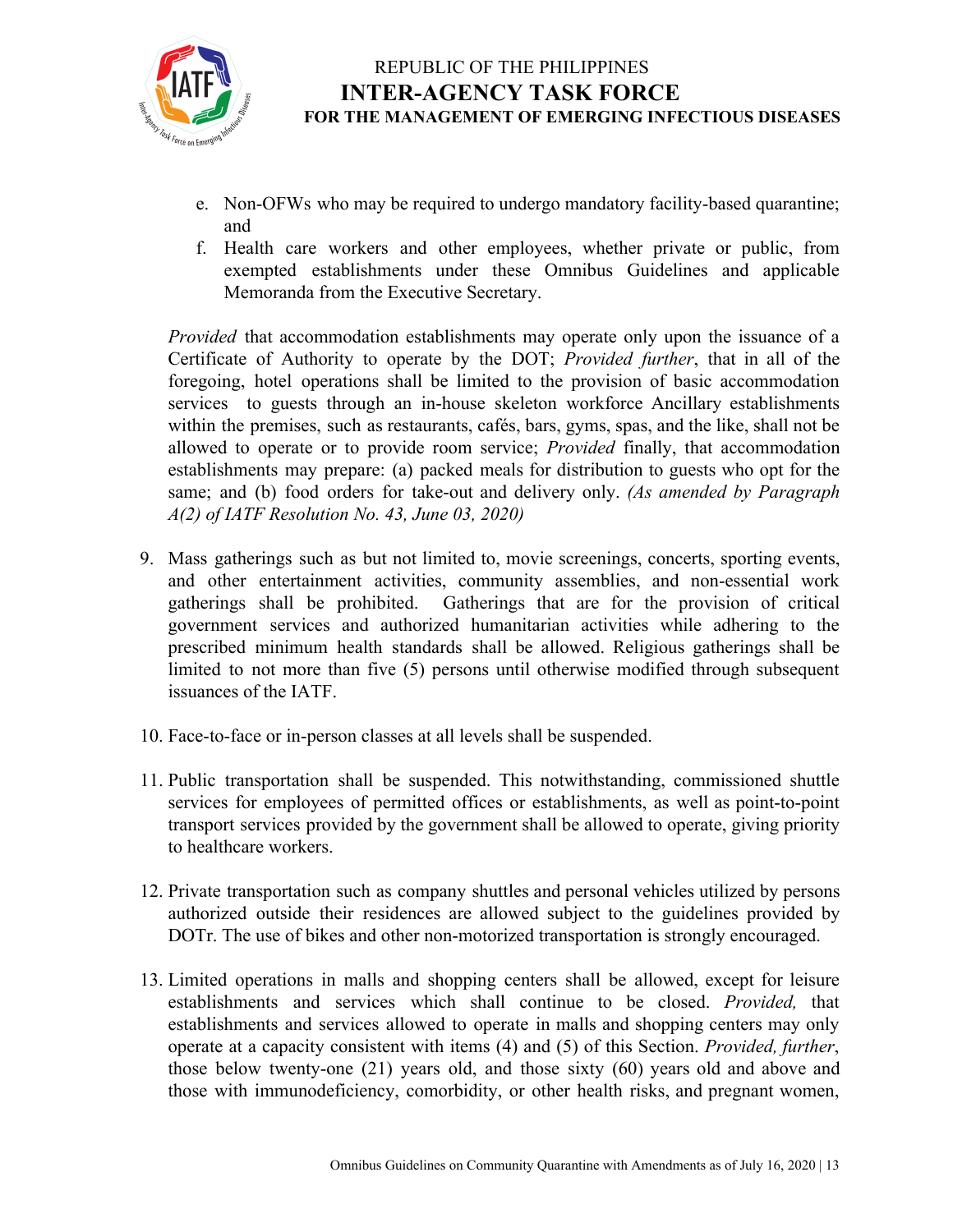

including any person who resides with the aforementioned, may not enter malls and shopping centers except when indispensable under the circumstances for obtaining essential goods and services or for work in establishments located therein. *Provided, finally*, that such operations must comply with the guidelines of the DTI until otherwise modified through subsequent issuances of the IATF.

- 14. In addition to those allowed and enumerated construction projects under Section 2 of these Guidelines, other essential and priority public and private construction projects shall be allowed, subject to compliance with the DPWH construction safety guidelines: *Provided,* however, that small scale-projects as defined by the DPWH shall not be allowed.
- 15. The following shall not be allowed to operate within an area under MECQ:
	- a. Tourist destinations such as water parks, reservation service and related services;
	- b. Entertainment industries such as cinemas, theaters, and karaoke bars;
	- c. Kid amusement industries such as playroom and kiddy rides;
	- d. Libraries, archives, museums and cultural centers;
	- e. Gyms, fitness studios and sports facilities; and
	- f. Personal care services such as massage parlors, sauna, facial care and waxing.
- 16. The provisions relative to processing of payrolls, the RapidPass system, use of government owned or hired vehicles and identification cards for humanitarian assistance actors and public and private employees in areas under ECQ shall likewise apply in areas under MECQ.
- 17. Individual outdoor exercise such as outdoor walks, jogging, running or biking are allowed within MECQ areas. *Provided,* that the minimum health standards and precautions such as the wearing of masks and the maintenance of social distancing protocols are observed.
- 18. Other exemptions from the ECQ through previous IATF resolutions or issuances by the Office of the President shall also be applied in MECQ.

**SECTION [4] GUIDELINES FOR AREAS UNDER GENERAL COMMUNITY QUARANTINE.** Areas placed under GCQ shall observe the following protocols:

1. Minimum public health standards shall be complied with at all times for the duration of the GCQ.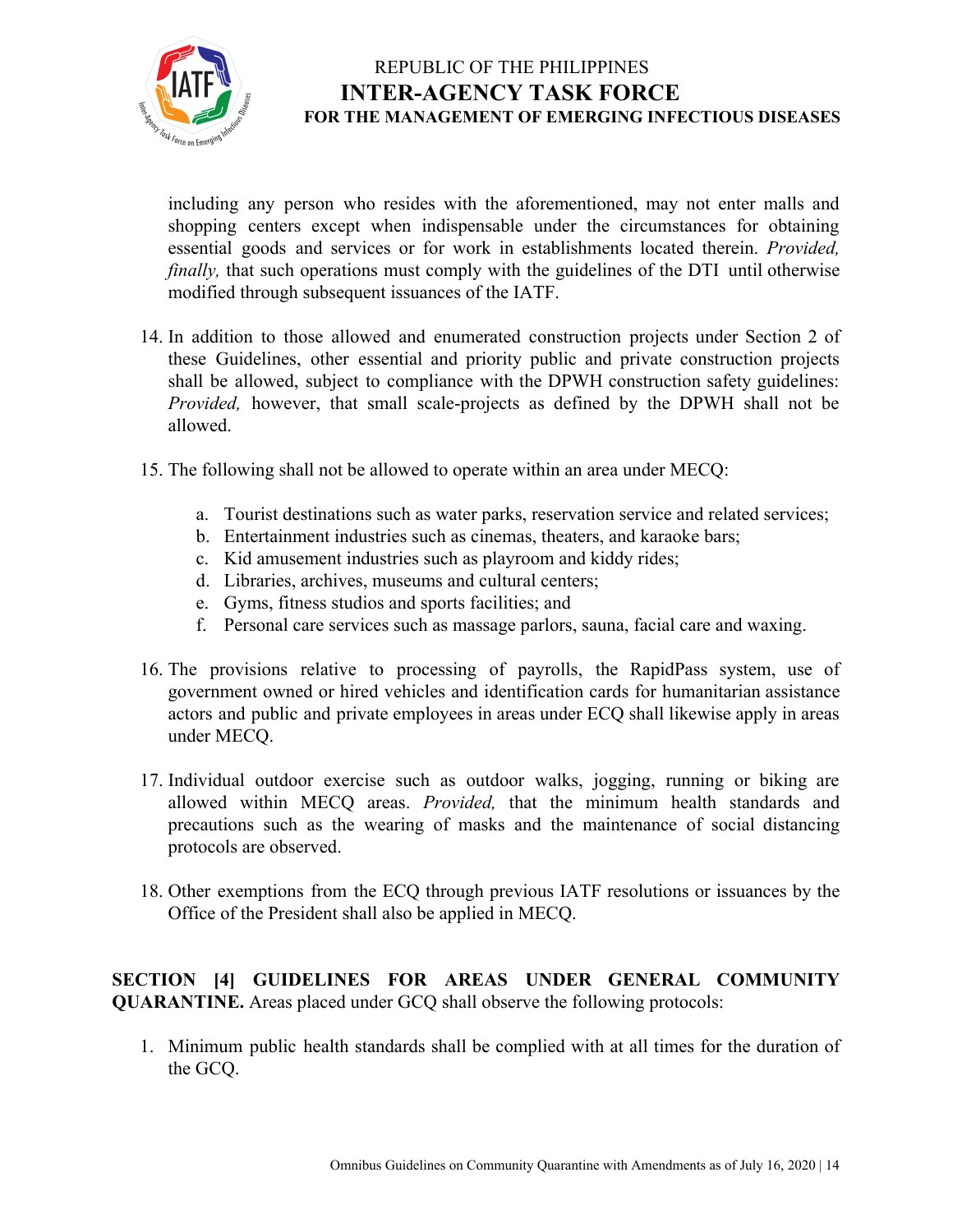

- 2. The movement of all persons in areas placed under GCQ shall be limited to accessing essential goods and services, and for work in the offices or industries permitted to operate hereunder. *Provided*, that movement for leisure purposes shall not be allowed.
- 3. Any person below twenty-one (21) years old, those who are sixty (60) years old and above, those with immunodeficiency, comorbidity, or other health risks, and pregnant women, including any person who resides with the aforementioned, shall be required to remain in their residences at all times, except when indispensable under the circumstances for obtaining essential goods and services or for work in permitted industries and offices.
- 4. Work in all government offices may be at full operational capacity or under such alternative work arrangements as agencies may deem proper in accordance with the relevant rules and regulations issued by the Civil Service Commission (CSC). *Provided that* for offices requiring employees to report physically, commissioned shuttle services as well as point-to-point transport services may be provided.
- 5. Accredited diplomatic missions and international organizations may operate at fifty percent (50%) capacity. Alternative work arrangements such as flexible work arrangements, compressed work week, telework, and telecommuting is strongly encouraged.
- 6. All permitted establishments and activities under Section 2(4) shall be allowed to operate or be undertaken at full operational capacity. In addition, the following sectors or industries shall be allowed to operate at an operational capacity provided herein:
	- a. **Category I Industries -** Power, energy, water, and other utilities, agriculture, fishery, and forestry industries, food manufacturing and food supply chain businesses, including food retail establishments such as supermarkets, grocery stores, and food preparation establishments insofar as take-out and delivery services, food delivery services, health-related establishments, the logistics sector, information technology and telecommunication companies, the media, at full operational capacity;
	- b. **Category II Industries -** Mining and other manufacturing, and electronic commerce companies, as well as other delivery, repair and maintenance, and housing and office services, at anywhere between fifty percent (50%) up to full operational capacity, and without prejudice to work-from-home and other alternative work arrangements; and
	- c. **Category III Industries -** Financial services, legal and accounting, and auditing services, professional, scientific, technical, and other non-leisure services, barbershops and salons and other non-leisure wholesale and retail establishments,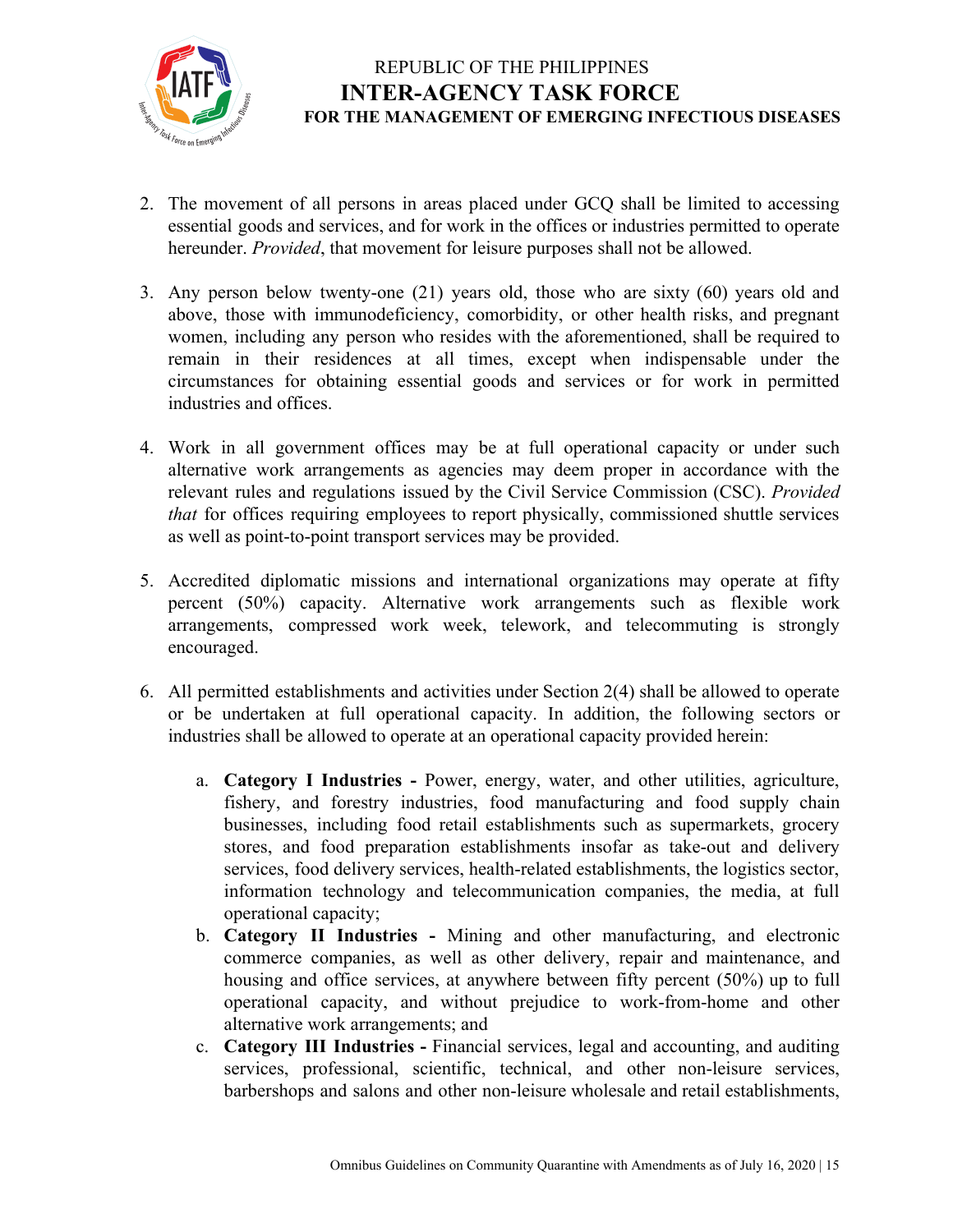

from skeleton workforce to fifty percent (50%) operational capacity, and without prejudice to work-from-home and other alternative work arrangements.

The foregoing lists of sectors and industries per category are illustrative. Specific industries under each category are reflected in a separate document issued by the DTI which shall contain the updated guidelines to implement gradual increase of operational and venue capacity including operating hours, without diminution of the current capacities and hours previously allowed. This is without prejudice to the authority of the DTI to recategorize Category IV industries as may be found in Paragraph (9) herein.(As amended by Paragraph B(2)(c) of IATF Resolution No. 41, May 29, 2020, Paragraph B(1) of IATF Resolution No. 49, June 25, 2020, Paragraph E of IATF Resolution No. 51, July 02, 2020, and Paragraph B of IATF Resolution No. 56, July 16, 2020.)

- 7. Limited operations in malls and shopping centers shall be allowed, except for leisure establishments and services which shall continue to be closed. *Provided,* that establishments and services allowed to operate in malls and shopping centers may only operate at a capacity consistent with Section 2(4) of these Omnibus Guidelines. *Provided, further*, those below twenty-one (21) years old, and those sixty (60) years old and above and those with immunodeficiency, comorbidity, or other health risks, and pregnant women, including any person who resides with the aforementioned, may not enter malls and shopping centers except when indispensable under the circumstances for obtaining essential goods and services or for work in establishments located therein until otherwise modified through subsequent issuances of the IATF. *Provided, finally,* that operations of malls and shopping centers are subject to the guidelines of the DTI.
- 8. All public and private construction projects shall be allowed, but with strict compliance to the construction safety guidelines issued by the DPWH for the implementation of infrastructure projects during the COVID-19 pandemic.
- 9. Amusement, gaming, and fitness establishments, as well as those in the kids and the tourism industries, and all **Category IV** industries may not operate. Industries in **Category IV** are reflected in the DTI issuance mentioned above. The DTI, in consultation with the Department of Finance, Department of the Interior and Local Government, and the Department of Tourism is hereby authorized to gradually recategorize industries from Category IV to Category III as may be deemed necessary. The resumption of, or gradual increase in operating capacity, and continued operations of Category III industries shall be subject to their proprietors' compliance with the proper health protocols set by the DTI. Further, their compliance shall be assessed through a post-audit mechanism which shall be led by the DTI, DOH, LGU Health Office and/or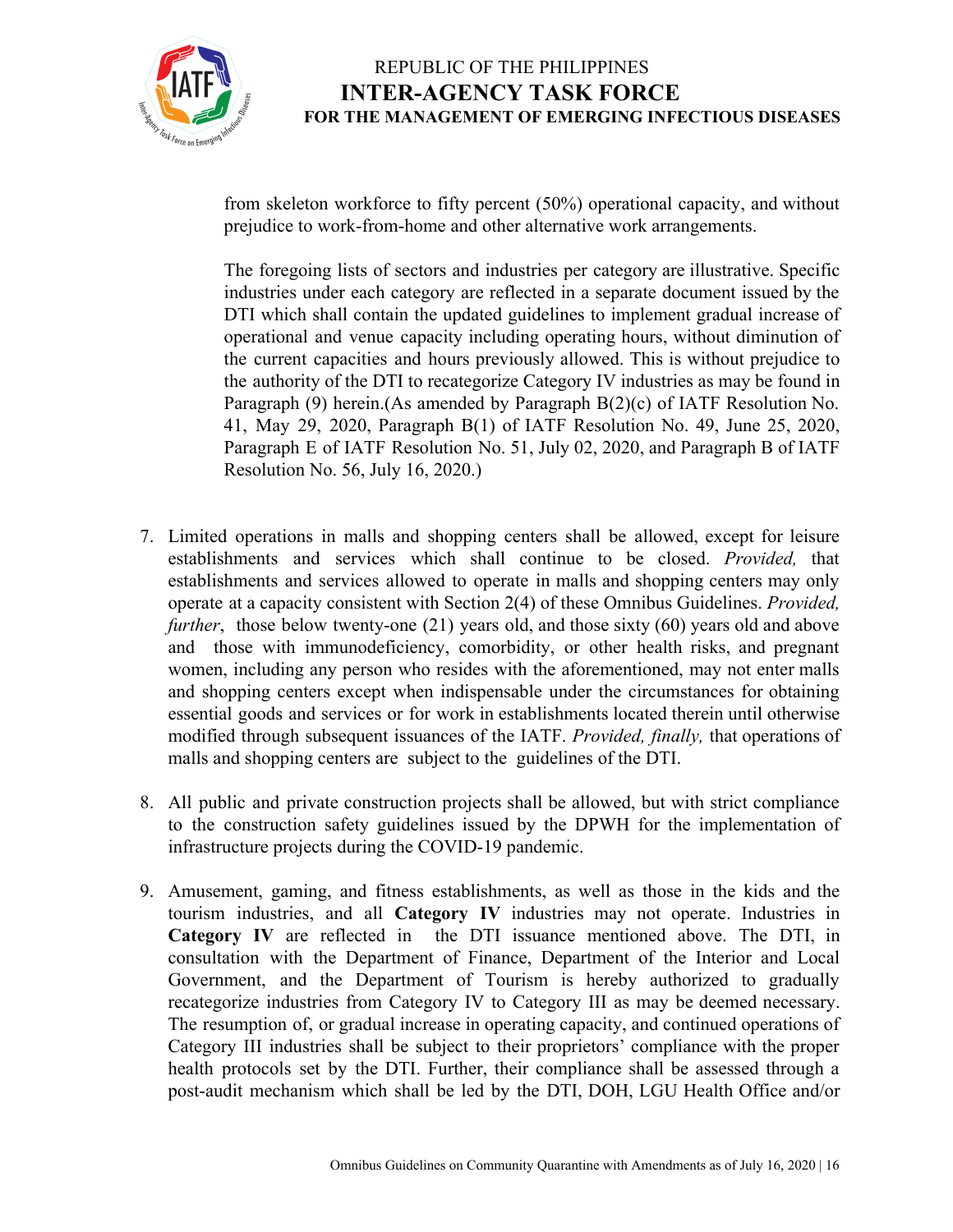

other deputized organizations. (As amended by Paragraph C of IATF Resolution No. 56, July 16, 2020)

- 10. No hotels or accommodation establishments shall be allowed to operate, except those accommodating the following:
	- a. For guests who have existing booking accommodations for foreigners as of 17 March 2020 for Luzon and 01 May 2020 for other areas;
	- b. Guests who have existing long-term bookings;
	- c. Distressed OFWs and stranded Filipinos or foreign nationals;
	- d. Repatriated OFWs in compliance with approved quarantine protocols;
	- e. Non-OFWs who may be required to undergo mandatory facility-based quarantine; and
	- f. Healthcare workers and other employees from exempted establishments under these Omnibus Guidelines and applicable Memoranda from the Executive Secretary.

Provided that accommodation establishments may operate only upon the issuance of a Certificate of Authority to operate by the DOT; Provided further, that in all of the foregoing, hotel operations shall be limited to the provision of basic accommodation services to guests through an in-house skeleton workforce. Ancillary establishments within the premises, such as bars, gyms, spas, and the like, shall not be allowed to operate or to provide room service. Restaurants and cafés therein are hereby allowed to operate at thirty percent (30%) venue capacity provided that it allows for social distancing protocols and that such establishments are compliant with the protocols prescribed by DOT, or by joint guidelines issued by the DTI, DOLE, and DOH, as appropriate. In this regard, the operation of these dine-in establishments is hereby allowed up to 9:00 PM. Provided finally, that accommodation establishments may prepare: (a) packed meals for distribution to guests who opt for the same; and (b) food orders for take-out and delivery only.(As amended by Paragraph A(2) of IATF Resolution No. 43, June 03, 2020 and further amended by Paragraph D of IATF Resolution No. 48, June 22, 2020 and Paragraph B(2) of IATF Resolution No. 49, June 25, 2020)

- 11. Face-to-face or in-person classes shall be suspended. For Academic Year 2020-2021, the following shall be observed for the conduct of classes:
	- a. For basic education, the Basic Education Learning Continuity Plan of the Department of Education (DepEd) shall be adopted, as follows:
		- i. Opening of classes for the basic education shall be on 24 August 2020 and shall end on 30 April 2021;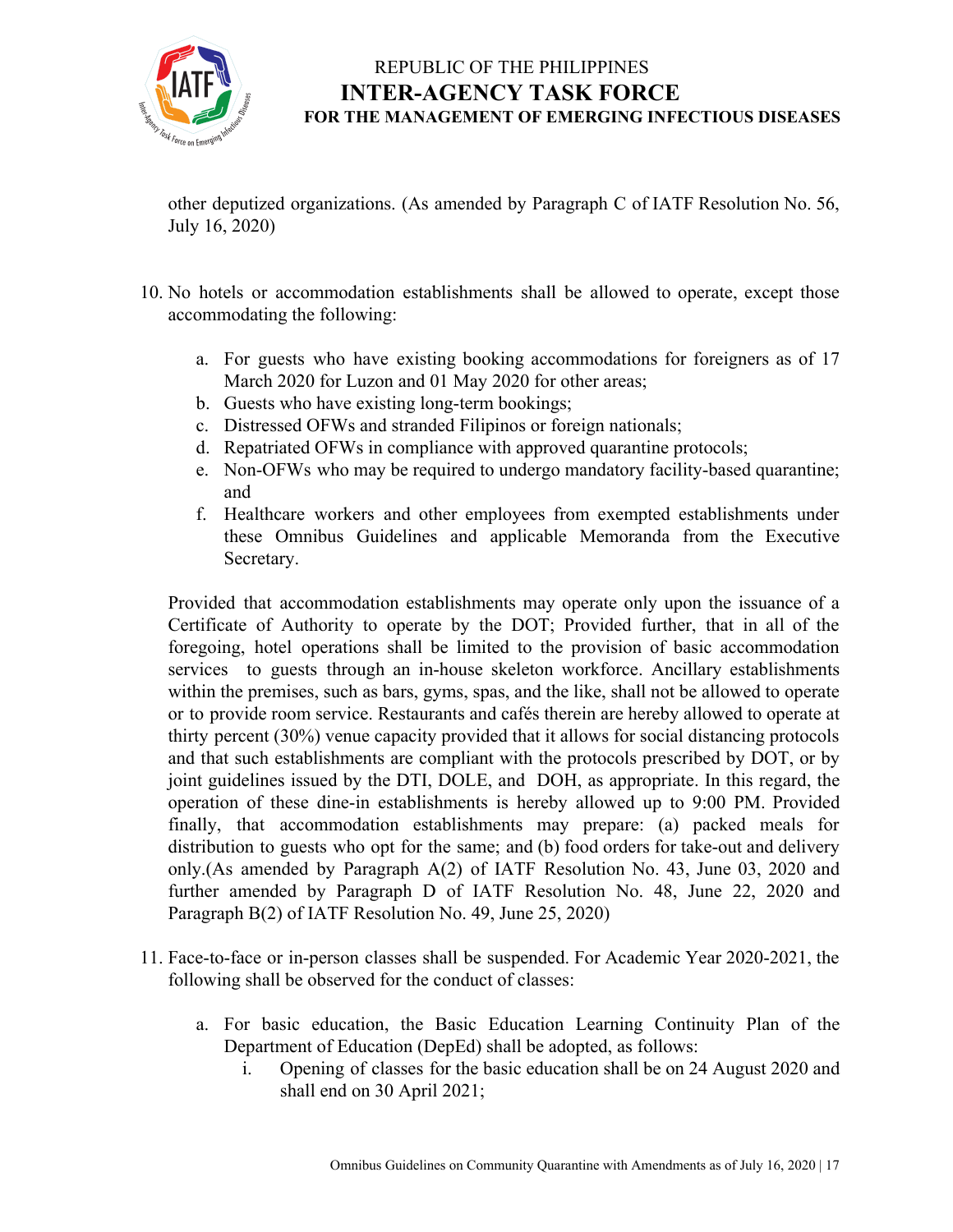

- ii. Opening of private schools will be allowed within the period provided by law. *Provided,* that school learning continuity plan shall be submitted; no face-to-face classes will be allowed earlier than 24 August 2020; and, from 24 August, face-to-face learning shall only be allowed when the local risk severity grading permits, and subject to compliance with minimum public health standards;
- iii. Adoption of various learning delivery options such as but not limited to face-to-face, blended learnings, distance learnings, and homeschooling and other modes of delivery shall be implemented depending on the local COVID Risk Severity Classification and compliance with minimum public health standards; and
- iv. Conduct of curricular and co-curricular activities involving gatherings such as science fairs, showcase of portfolios, trade fairs, school sports, campus journalism, festival of talents, job fairs, and other similar activities is cancelled, except those conducted online.
- b. For higher education, the recommendations of the Commission on Higher Education (CHED) for higher education institutions (HEIs) shall be adopted, as follows:
	- i. The rolling opening of classes will be based on education delivery mode, compliance with minimum health standards and the situation on the ground:
		- 1. HEIs using full online education can open anytime;
		- 2. HEIs using flexible learning can open anytime in August 2020;
		- 3. HEIs using significant face-to-face or in-person mode can open not earlier than 01 September 2020;
		- 4. No face-to-face or in-person classes until 31 August 2020.
	- ii. Private HEIs are encouraged to change their academic calendar and open in August 2020.
- c. For technical vocational education and training (TVET) of the Technical Educational and Skills Development Authority (TESDA), the following trainings and assessments may be conducted or provided by Technical Vocational Institutions (TVIs) and TESDA Technology Institutions (TTIs) subject to compliance with TESDA Guidelines and minimum public health standards.
	- i. Full online/E-learning trainings;
	- ii. All training programs related to agriculture/fishery qualifications for food production and processing;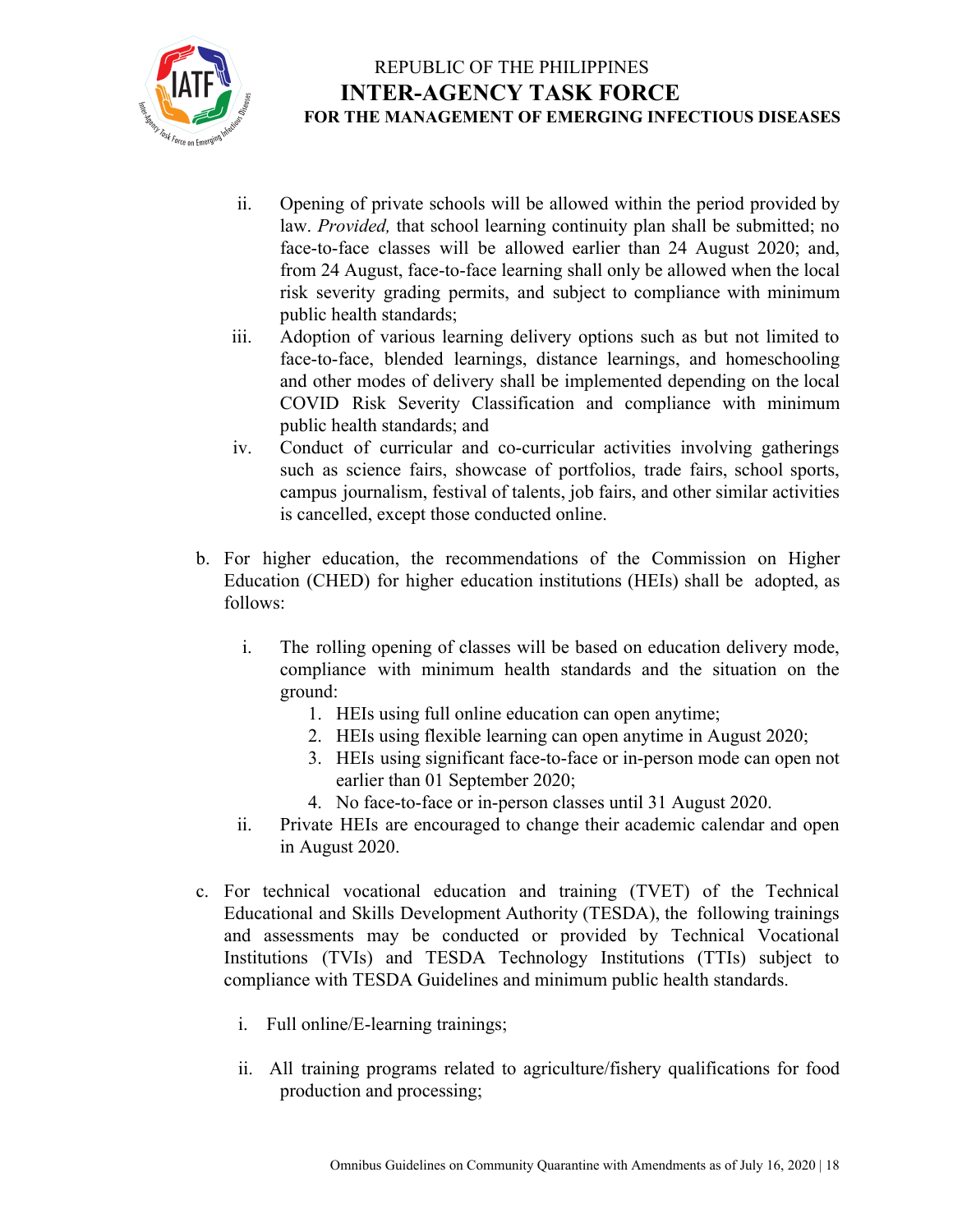

- iii. Distance Learning for TVET programs;
- iv. E-learning component of Blended Learning for TVET programs
- v. Dual Training System, Enterprise-Based Training, and In-Plant Training in establishments allowed to operate under GCQ, and
- vi. Virtual Assessment and Portfolio Assessment through electronic means for certain TVET qualifications. (*As amended by Paragraph C of IATF Resolution No. 47, June 19, 2020)*
- 12. Mass gatherings such as but not limited to, movie screenings, concerts, sporting events, and other entertainment activities, community assemblies, and non-essential work gatherings shall be prohibited. Gatherings that are for the provision of critical government services and authorized humanitarian activities while adhering to the prescribed minimum health standards shall be allowed. Religious gatherings shall be limited to not more than ten (10) persons, until otherwise modified through subsequent issuances of the IATF.
- 13. Outdoor non-contact sports and other forms of exercise such as but not limited to walking, jogging, running, biking, golf, swimming, tennis, badminton, equestrian, range shooting, and skateboarding are allowed. Provided, that the minimum public health standards such as the wearing of masks and the maintenance of social distancing protocols, and no sharing of equipment where applicable, are observed. Provided, further, that operations of the relevant clubhouses or similar establishments, if any, shall be limited to basic operations and restaurants and cafés therein are hereby allowed to operate at thirty percent (30%) venue capacity provided that it allows for social distancing protocols and that such establishments are compliant with the proper protocols prescribed by the DTI. In this regard, the operation of these dine-in establishments is hereby allowed up to 9:00 PM. For this purpose, the prohibition in Section 4(3) does not apply. Spectators in all non-contact sports and exercises shall be prohibited.(As amended by Paragraph A(3)(a) of IATF Resolution No. 43, June 03, 2020 and further amended by Paragraph D of IATF Resolution No. 48, June 22, 2020, Paragraph B(3) of IATF Resolution No. 49, June 25, 2020, and Paragraph B of IATF Resolution No. 56, July 16, 2020.)
- 14. The road, rail, maritime, and aviation sectors of public transportation shall operate at a reduced operational and vehicle capacity in accordance with guidelines issued by the DOTr. *Provided,* that in all public transports, a strict one (1) meter distance between passengers shall be observed and appropriate engineering controls shall be in place.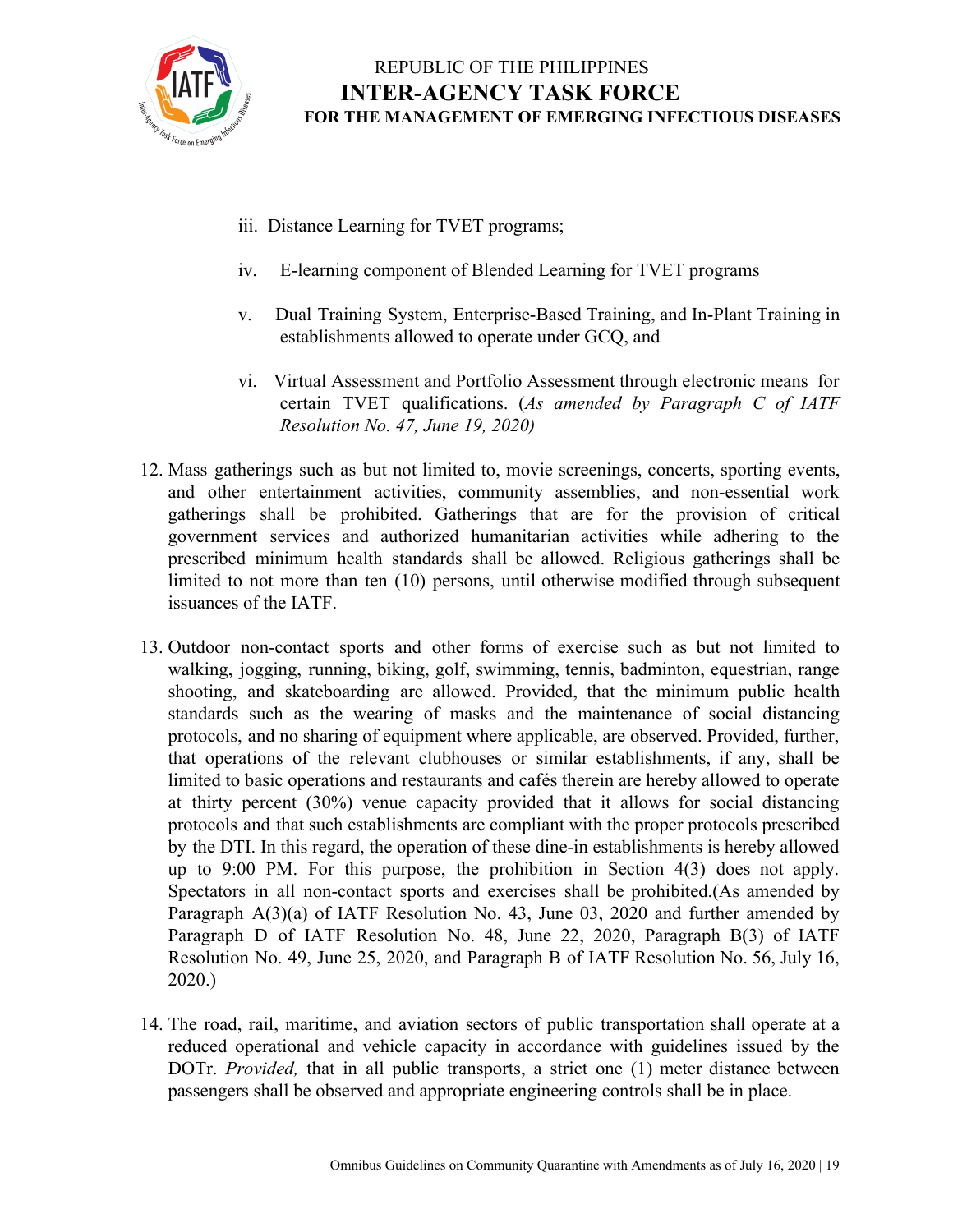

15. Visits to open-air memorial parks and cemeteries shall be limited to not more than ten (10) persons per group. The number of groups allowed at any given time shall be left to the discretion of the management of such memorial parks and cemeteries taking into consideration minimum public health standards and social distancing. (IATF Resolution No. 49, June 25, 2020)

#### **SECTION [5] GUIDELINES FOR AREAS PLACED UNDER MODIFIED GENERAL COMMUNITY QUARANTINE.** Areas placed under MGCQ shall observe the following protocols:

- 1. Minimum public health standards shall be complied with at all times for the duration of the MGCQ.
- 2. The movement of all persons in areas placed under MGCQ shall be limited to accessing essential goods and services, for work in the offices or industries permitted to operate hereunder, and for other activities permitted under this Section. *(As amended by Paragraph A(4)(a) of IATF Resolution No. 43, June 03, 2020)*
- 3. Any person below twenty-one (21) years old, those who are sixty (60) years old and above, those with immunodeficiency, comorbidity, or other health risks, and pregnant women shall be required to remain in their residences at all times; Provided that all activities and movements allowed under other Sections of these Guidelines for the foregoing persons shall continue to be permitted under MGCQ. *(As amended by Paragraph A(4)(b) of IATF Resolution No. 43, June 03, 2020)*
- 4. Indoor and outdoor non-contact sports and other forms of exercise such as but not limited to walking, jogging, running, biking, golf, swimming, tennis, badminton, equestrian, range shooting, and skateboarding are allowed. *Provided,* that the minimum public health standards such as the wearing of masks and the maintenance of social distancing protocols, and no sharing of equipment where applicable, are observed. For this purpose, the prohibition in Section 5(3) does not apply. Spectators in all non-contact sports and exercises shall be prohibited. *(As amended by Paragraph A(4)(c) of IATF Resolution No. 43, June 03, 2020, and Paragraph B of IATF Resolution No. 56, July 16, 2020)*
- 5. Mass gatherings such as but not limited to, movie screenings, concerts, sporting events, and other entertainment activities, religious services, and work conferences shall be allowed provided that participants shall be limited to fifty percent (50%) of the seating or venue capacity. *(As amended by Paragraph A(4)(d) of IATF Resolution No. 43, June 03, 2020)*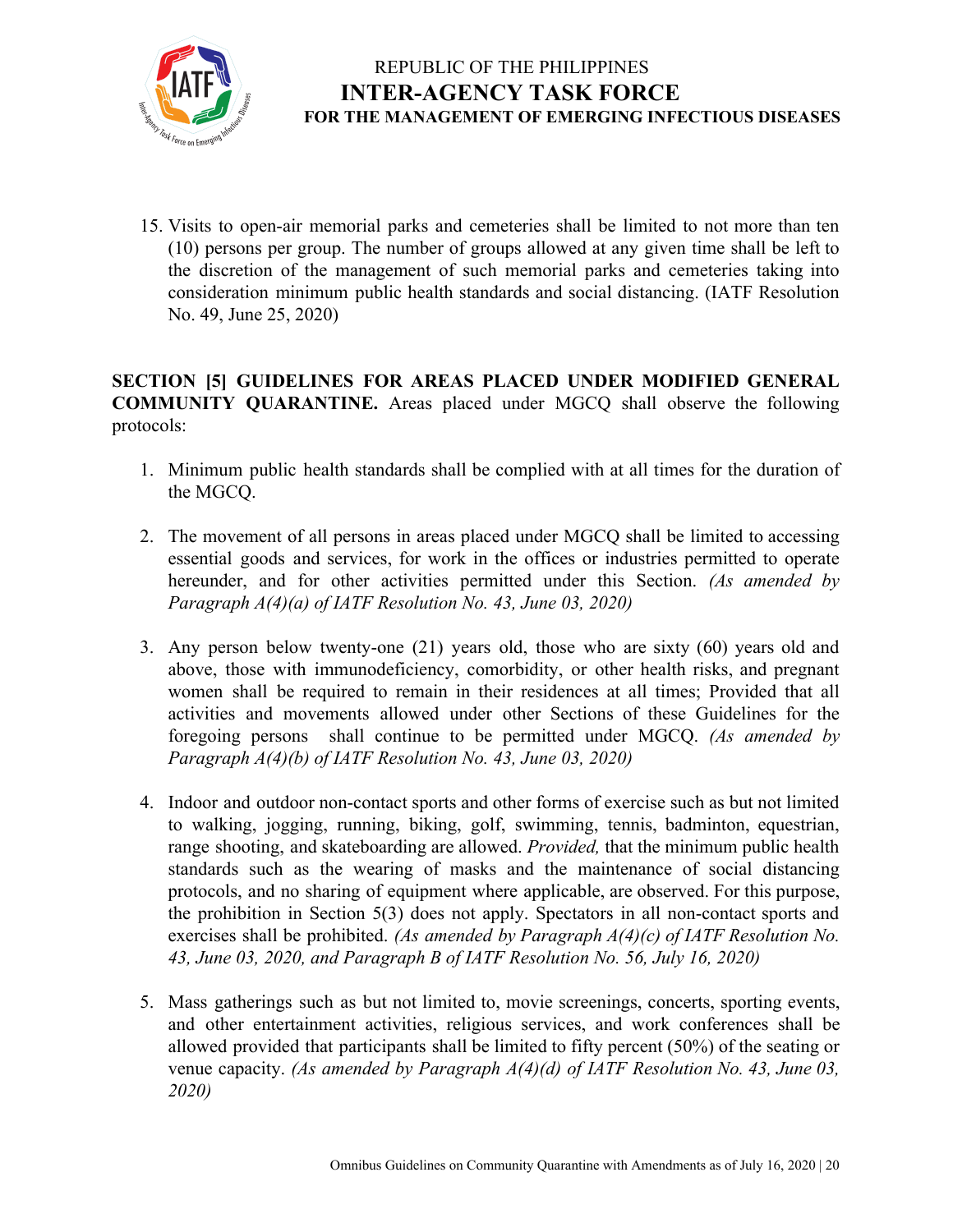

6. Limited face-to-face or in-person classes may be conducted in HEIs provided there is strict compliance with minimum public health standards, consultation with local government units, and compliance with guidelines set by CHED.

Face-to-face TVET training and competency assessment may be conducted at up to 50% training and assessment site capacity, provided there is strict compliance with minimum public health standards, TESDA Guidelines and consultation with local government units.

For K-12 Basic Education, the Basic Education Learning Continuity Plan of the DepEd shall be adopted.

For this purpose, the prohibition in Section 5(3) does not apply. *(As amended by Paragraph A(4)(e) of IATF Resolution No. 43, June 03, 2020 and amended by Paragraph C of IATF Resolution No. 47, June 19, 2020))*

- 7. Work in all public and private offices may be allowed to resume physical reporting to work at full operating capacity, with alternative work arrangements for persons who are sixty (60) years old and above, those with immunodeficiency, comorbidity, or other health risks, and pregnant women.
- 8. The road, rail, maritime, and aviation sectors of public transportation shall be allowed to operate at the capacity in accordance with guidelines issued by the DOTr. *Provided,* that in all public transports, a strict one (1) meter distance between passengers shall be observed and appropriate engineering controls shall be in place.
- 9. Private transportation shall be allowed subject to the guidelines provided by DOTr.
- 10. All public and private construction projects shall be allowed subject to strict compliance with the construction safety guidelines issued by the DPWH for the implementation of infrastructure projects during the COVID-19 pandemic.
- 11. Except as otherwise provided below, all permitted establishments and activities under Categories I, II and III of Section 4(6) and those in previous Sections of these Omnibus Guidelines shall be allowed to operate or be undertaken at full operational capacity:
	- a. Barber shops, salons, and other personal care service establishments, at a maximum of fifty percent (50%) of venue capacity;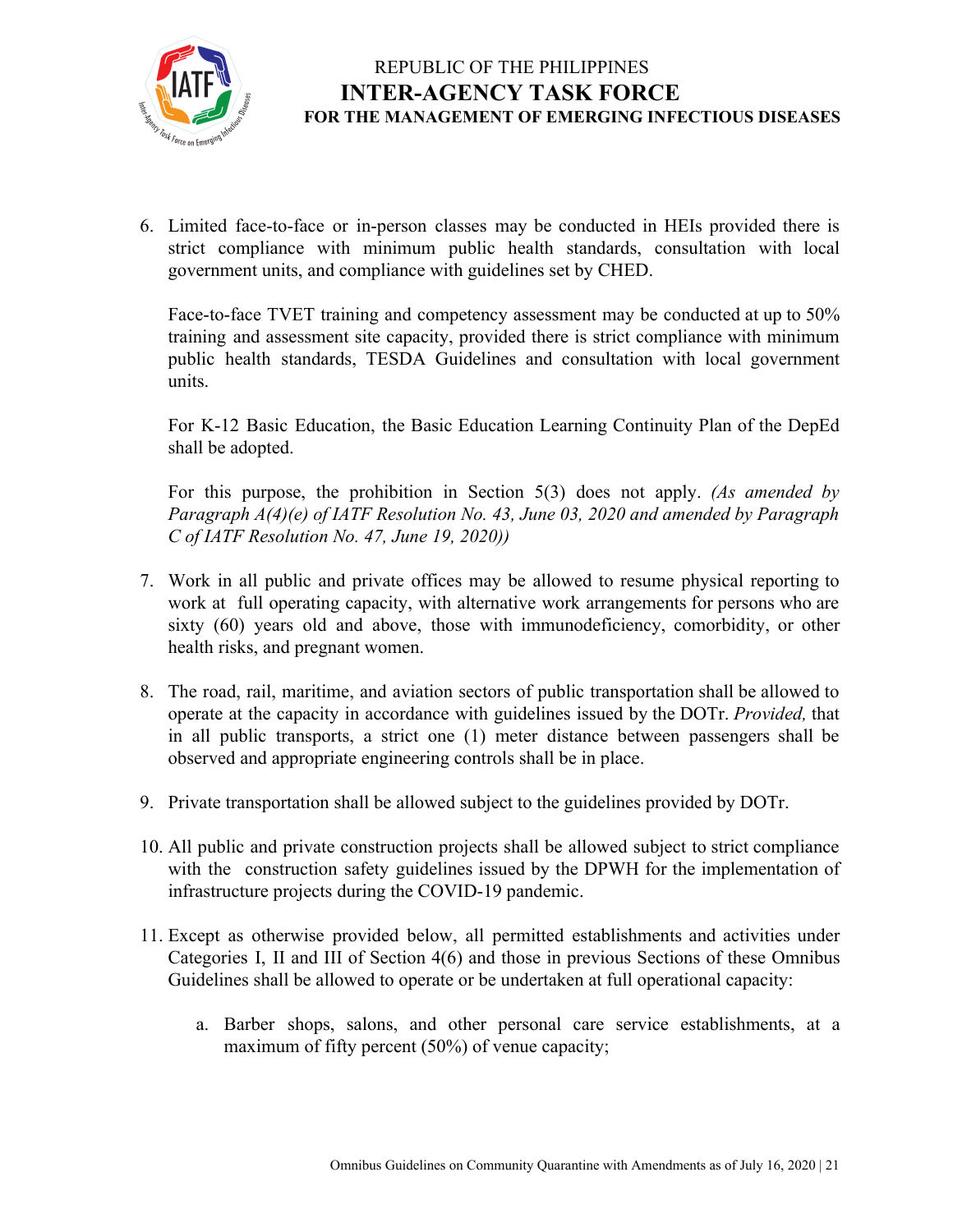

- b. Dine-in restaurants, fast food and food retail establishments, including those in supermarkets, grocery stores, and food preparation establishments, at a maximum of fifty percent (50%) of seating capacity
- *c.* Category IV and all other establishments not permitted to operate under previous Sections of these Guidelines, at a maximum of fifty percent (50%) operational capacity. However, for hotels and other accommodation establishments, only those accredited as provided by law and relevant DOT and DILG issuances may operate, and only upon issuance of a Certificate of Authority to operate by the DOT. For this purpose, DOT and DILG shall work with LGUs to ensure compliance of accommodation establishments. Notwithstanding the foregoing, the DTI is hereby authorized to issue a negative list of industries which shall remain prohibited even in areas under MGCQ. Establishments in the negative list shall not be allowed to operate in any form of community quarantine. *(As amended by Paragraph A(4)(f) of IATF Resolution No. 43, June 03, 2020, and Paragraph D of IATF Resolution No. 56, July 16, 2020)*

12. Work in government offices may be at full operational capacity, or under such alternative work arrangements as agencies may deem appropriate in accordance with the relevant rules and regulations issued by the CSC.

13. Accredited diplomatic missions and international organizations may resume full operations.

**SECTION [6] POST-COMMUNITY QUARANTINE SCENARIO.** Areas where no community quarantine is in place can be considered as being under the New Normal.

#### **SECTION [7] GUIDELINES FOR INTERZONAL AND INTRAZONAL MOVEMENT.**

1. The movement of all types of cargoes by land, air, or sea within and across areas placed under any form of community quarantine shall be unhampered. Workers in the logistics sector, such as cargo, trucking, courier delivery and port operations shall likewise be allowed to transit across areas placed under any form of community quarantine. All LGUs are directed to strictly abide by this national policy. *Provided,* that only a maximum of five (5) personnel may operate cargo and delivery vehicles by land, with or without load.

LGUs and local health units (LHUs) are hereby enjoined not to issue orders contrary to or inconsistent with said directive, such as, but not limited to, requiring asymptomatic drivers and crew of cargo or service delivery vehicles to undergo mandatory fourteen (14)-day home quarantine. *Provided, further,* that strict social distancing measures must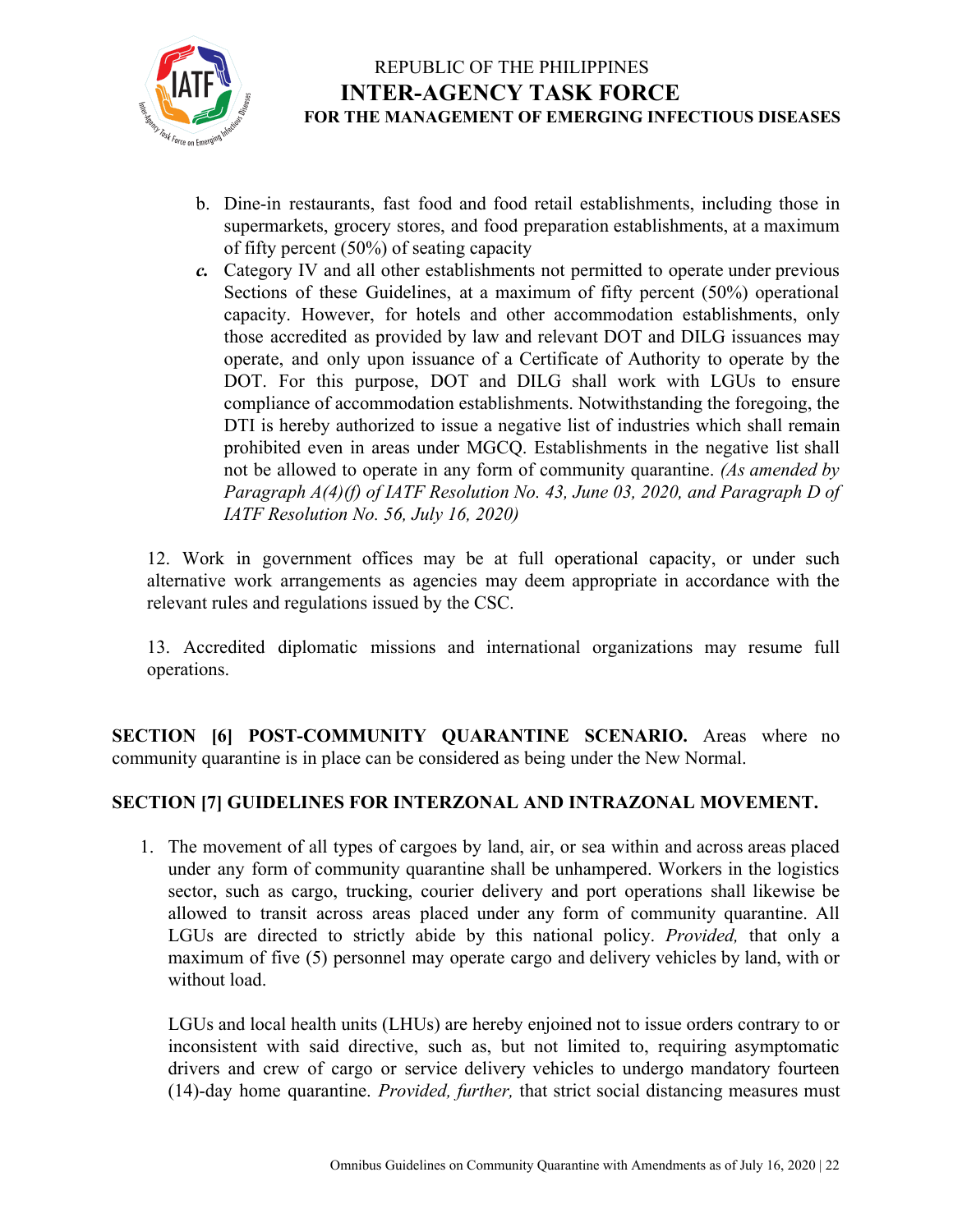

be observed, which may include, if necessary, the putting up of additional safe and humane seats or space in the vehicles. *Provided, finally*, that the PNP retains its authority to conduct inspection procedures in checkpoints for the purpose of ensuring that protocols on strict home quarantine are observed.

2. The movement as such of the following persons within and across areas placed under any form of community quarantine shall be permitted: (1) health and emergency frontline services personnel, (2) government officials and government frontline personnel, (3) duly-authorized humanitarian assistance actors (HAAs), (4) persons traveling for medical or humanitarian reasons, (5) persons going to the airport for travel abroad, (6) returning or repatriated OFWs and other Overseas Filipinos (OFs) returning to their places of residence, (7) other persons transported through the efforts of the national government upon observance of the necessary quarantine protocols and with the concurrence of the receiving LGUs, and (8) anyone crossing zones for work permitted in the zone of destination, and going back home. Authorized shuttle services shall be allowed to travel within and across areas placed under any form of community quarantine, with priority given to persons rendering health and emergency frontline services.

Land, air or sea travel by uniformed personnel, government officials and employees for official business with the corresponding travel authority, and authorized HAAs, especially those transporting medical supplies and laboratory specimens related to COVID-19, and other relief and humanitarian assistance, shall be allowed.

OFWs, students enrolled abroad and participants accepted in exchange visitor programs, permanent residents of foreign jurisdictions, and stranded foreign nationals, or those leaving for medical and other humanitarian reasons may leave for abroad through any of the airports or seaports in the country. *Provided* that this provision shall not be interpreted to allow outbound travel by Filipinos to countries where travel restrictions are in place. *Provided, further,* that departing passengers may be accompanied by not more than one (1) person when traveling to any international port, who shall be allowed to return to his/her point of origin.

OFWs whether land-based or sea-based shall be allowed to be deployed abroad upon the execution of a *Declaration* signifying their knowledge and understanding of the risks involved as advised by the Philippine Government. For this purpose, recruitment and placement agencies shall likewise be allowed to operate in areas under MECQ, GCQ or MGCQ, subject to the observance of minimum health standards. *Further,* government offices and agencies involved in the processing of their deployment are hereby directed to establish "Green Lanes" to enable their prompt processing and deployment. *Further still,* to facilitate the ease of deployment, the OFWs and employees of these recruitment and placement agencies shall be allowed unhampered transit to and from appropriate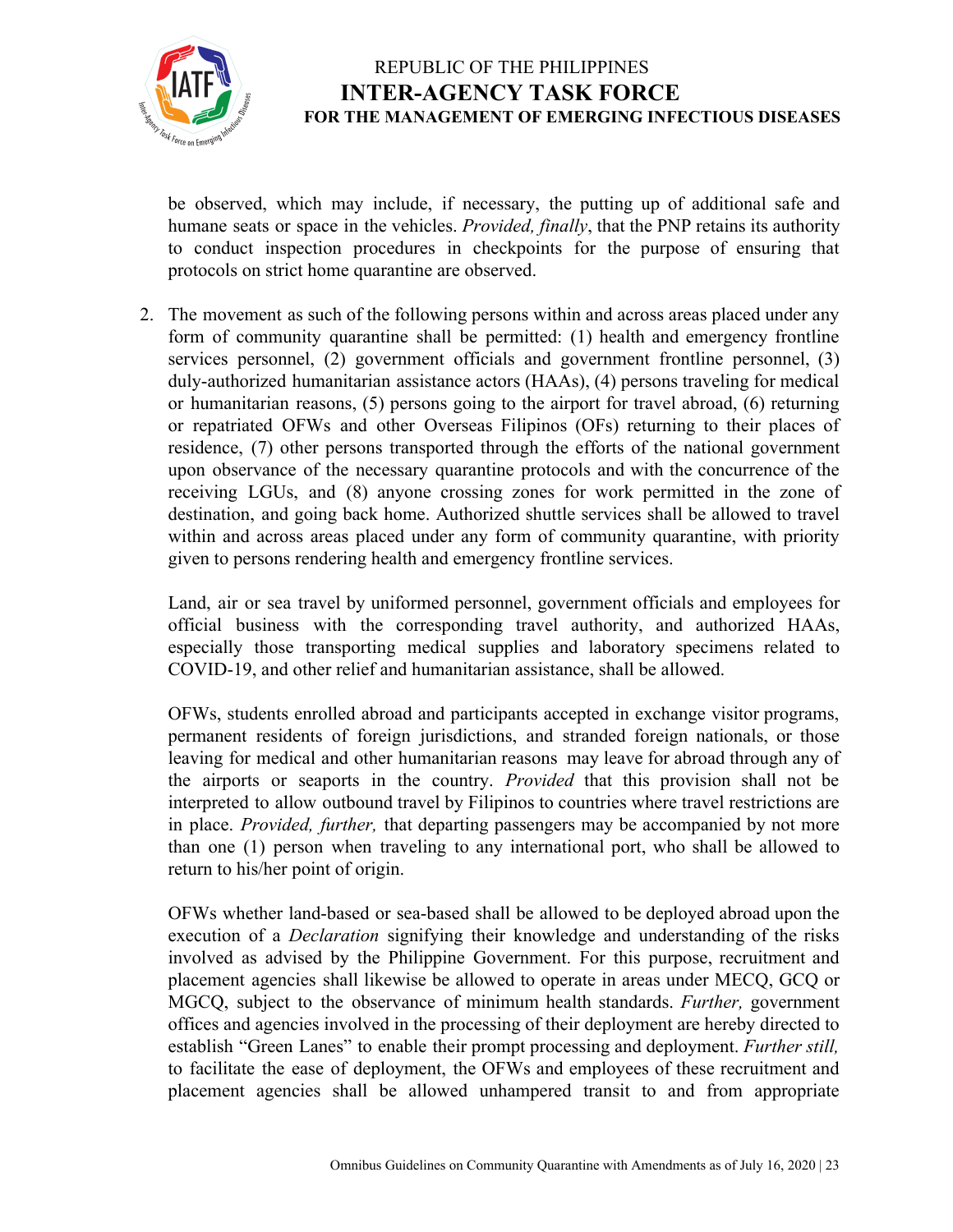

government offices during MECQ, GCQ or MGCQ for the processing of their requirements and facilities such as airports, ferries, bus terminals, etc., notwithstanding any Local Government Unit pronouncement to the contrary. The said free access shall extend to the vehicles carrying the aforementioned individuals in order for them to reach their final destination. No fee or any other requirement shall be imposed by LGUs in this regard.

Repatriated OFWs or returning non-OFWs who have been issued a DOH or LGU certificate of completion of fourteen (14)-day facility-based quarantine, those who may be required to undergo a mandatory fourteen (14)-day home quarantine, or those who are issued with travel authority upon testing negative for COVID-19 whichever is earlier, shall be granted unhampered transit across zones *en route* to their final destination in the Philippines. For this purpose, LGUs are enjoined to allow maritime vessels or aircraft transporting the aforementioned OFWs and non-OFWs to dock or land at their ports of destination. No other requirement shall be imposed by LGUs in this regard.

- 3. The interzonal movement of persons between areas placed under GCQ and MGCQ for any purpose other than leisure shall be permitted.
- 4. Movement to and from an area placed under GCQ to an area where no community quarantine is in place shall be permitted, except for the sole purpose of leisure. *(As amended by Paragraph A(5) of IATF Resolution No. 43, June 03, 2020)*
- 5. The movement of persons for any purpose across areas placed under MGCQ and areas where no community quarantine is in place shall be permitted, but insofar as tourism travel is concerned, the same may still be subject to regulations of the LGU concerned or in the case of Boracay Island, the Boracay Inter-Agency Task Force (BIATF). *(As amended by Paragraph A(5) of IATF Resolution No. 43, June 03, 2020)*

#### **SECTION [8] GENERAL PROVISIONS**

1. LGUs are enjoined to enact the necessary ordinances to enforce curfew only for non-workers in jurisdictions placed under MECQ, GCQ and MGCQ to penalize, in a fair and humane manner, violations of the restrictions on the movement of people as provided under these Omnibus Guidelines. Law enforcement agencies, in implementing and enforcing said curfew ordinances, are likewise strongly enjoined to observe fair and humane treatment of curfew violators. Public transportation, however, shall not be restricted by such curfew ordinances. (*As amended by Paragraph C of IATF Resolution No. 47, June 19, 2020)*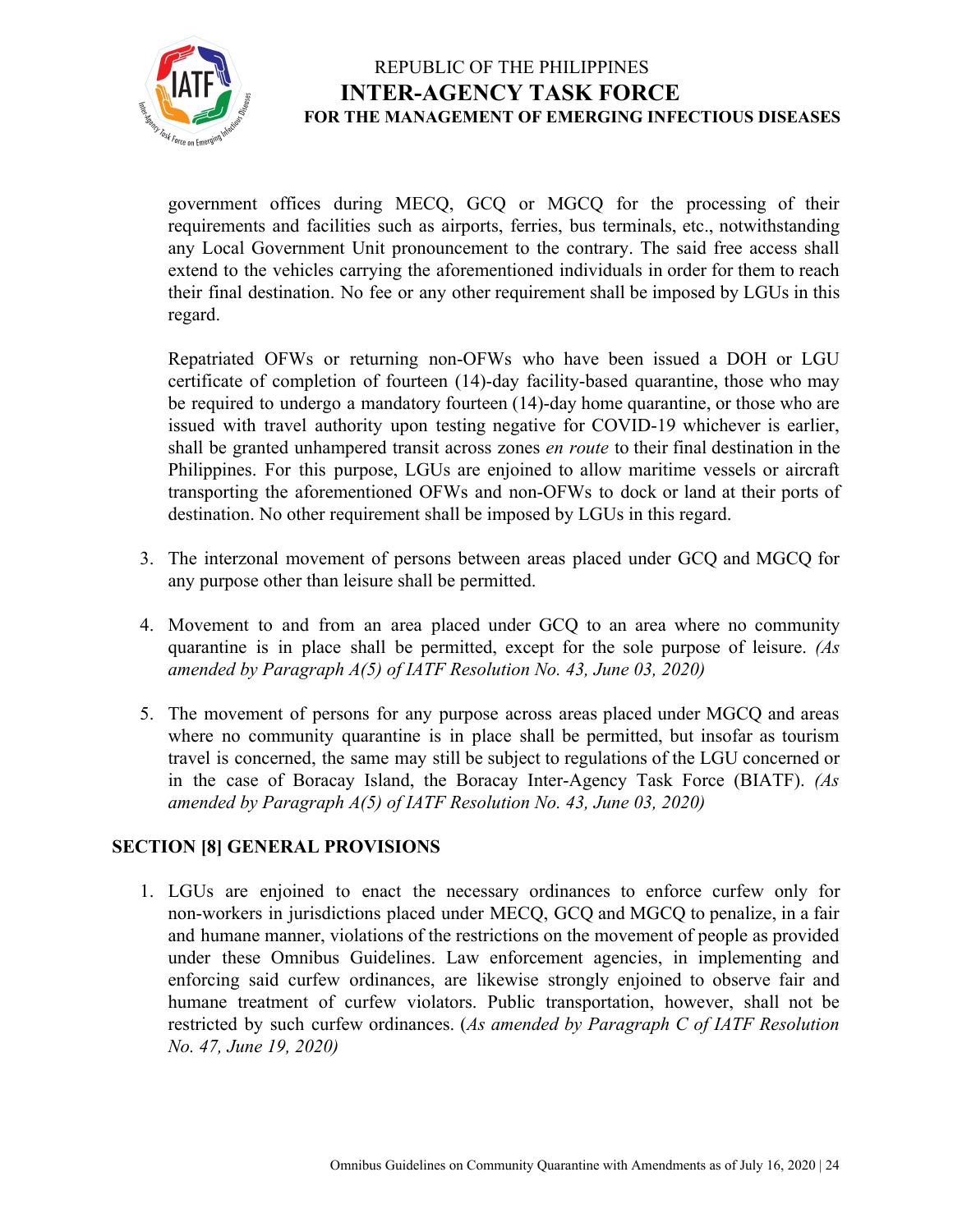

2. As a matter of declared national policy and pursuant to paragraphs (aa) and (bb), Section 4 of the Republic Act No. 11469, all banks, quasi-banks, financing companies, lending companies, and other financial institutions, public and private, including the Government Service Insurance System, Social Security System and Pag-ibig Fund, are directed to implement a minimum of a thirty (30)-day grace period from due date or until such time that the ECQ or MECQ is lifted, whichever is later, for the payment of all loans, including but not limited to salary, personal, housing, and motor vehicle loans, as well as credit card payments, falling due within the period of ECQ and MECQ, and without incurring interests, penalties, fees, or other charges. Persons with multiple loans shall likewise be given a minimum thirty (30)-day grace period from due date or until such time that the ECQ or MECQ is lifted, whichever is later, for every loan.

For residential and commercial rents falling due within the duration of the ECQ, MECQ, and GCQ, on residential lessees and micro-, small, and medium enterprises (MSMEs) and sectors not permitted to operate during said period, a grace period of thirty (30) days from the last due date or until such time that the community quarantine is lifted, shall be observed, whichever is longer, without incurring interests, penalties, fees, or other charges.

The foregoing rules on grace periods shall have retroactive effect starting 17 March 2020 in areas where the applicable community quarantine had been declared.

- 3. The operation of industries and establishments identified in preceding sections are subject to the visitorial and enforcement powers of the Department of Labor and Employment, Department of Trade and Industry, and other appropriate agencies to ensure compliance with these Omnibus Guidelines, especially the compliance with the provisions on maximum allowable operational capacity in establishments, as well as minimum public health standards and protocols.
- 4. National government agencies and instrumentalities including GOCCs and LGUs shall adopt measures lawful and necessary to implement and enforce the minimum public health standards as defined herein. Such measures shall be in accordance with the minimum health standards set by DOH and other relevant national agencies, and shall not be unreasonable or unduly burdensome. However, the private sector is encouraged to adopt stricter health standards concerning their own operations. Compliance of private sector establishments with the Joint DTI-DOLE Return-to-Work Guidelines, DOH Return-to-Work Guidelines, and guidelines issued by the aforementioned appropriate sector-relevant national government agency, including their future amendments, shall be considered sufficient compliance with minimum public health standards. In accordance with DOH Department Memorandum No. 2020-0220, the testing of all returning employees of a private sector entity shall not be required as a condition precedent for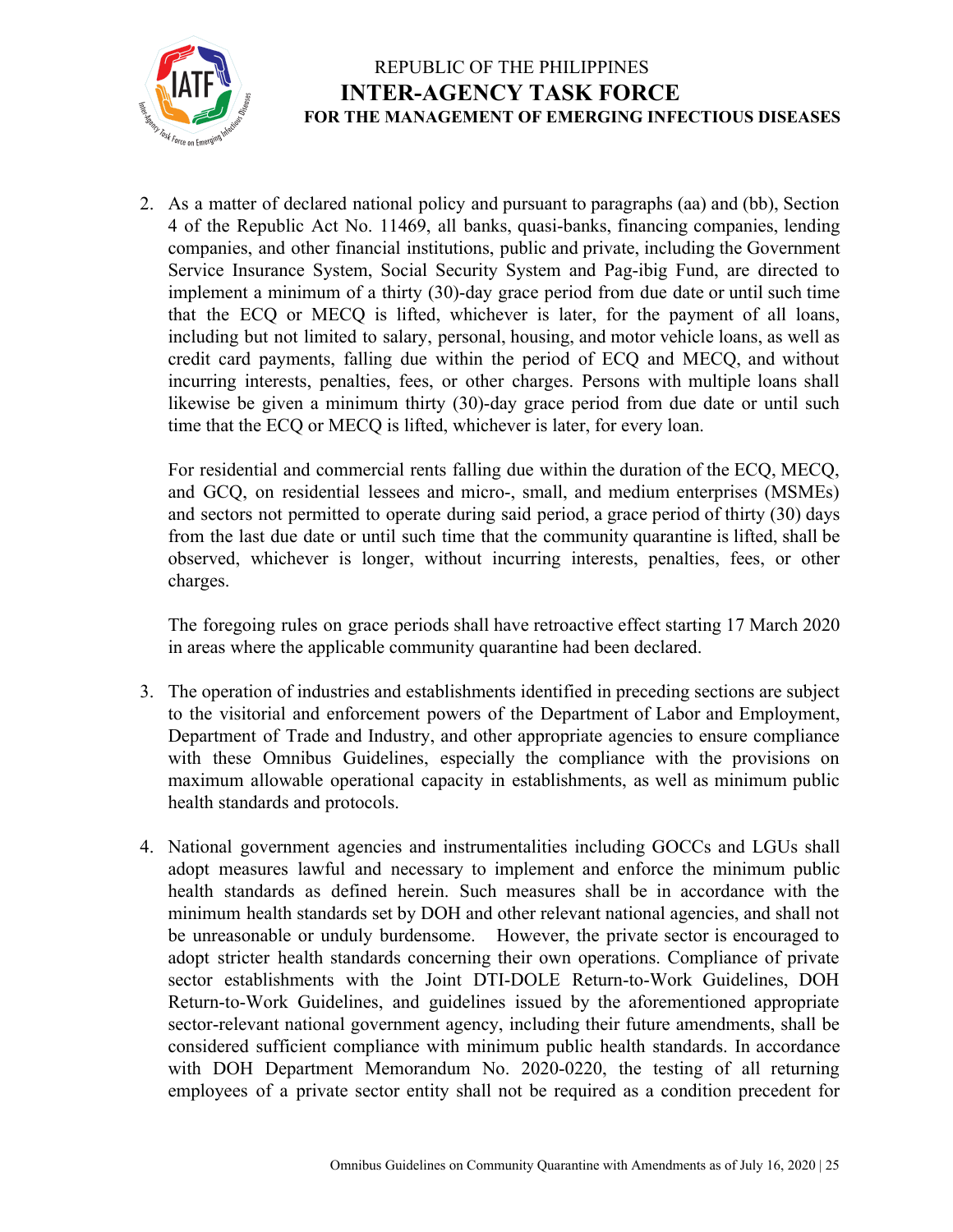

their operation. In no case shall the testing of all returning workers be construed as a condition precedent for his/her return.

- 5. All persons are mandated to wear face masks, ear loop masks, indigenous, reusable, do-it-yourself masks, or face shields, handkerchiefs, or such other protective equipment or any combination thereof, which can effectively lessen the transmission of COVID-19, whenever they go out of their residences, pursuant to existing guidelines issued by the national government subject to fair and humane penalties or punishments that may be imposed by LGUs or implemented by law enforcement agencies, respectively. LGUs are hereby enjoined to use IATF-endorsed contact tracing and contact monitoring applications (StaySafe.ph and TanodCOVID) where they are available, or use community-based contact tracing and contact monitoring. Concerned LGUs are hereby enjoined to issue the necessary executive order or ordinance to this effect.
- 6. Supermarkets, public and private wet markets, grocery stores, agri-fishery supply stores, veterinary supply stores, pharmacies, drug stores, and other retail establishments engaged in the business of selling essential goods are strongly encouraged to extend their store operations to a maximum of twelve (12) hours. LGUs are directed to allow such establishments to operate pursuant to the foregoing. *Provided* that in the operation of wet markets, LGUs are encouraged to adopt reasonable schemes to ensure compliance with strict social distancing measures, such as, but not limited to, providing for specific daily schedules per sector, barangay, or purok, as the case may be. In no case shall such schemes involve narrowing the hours of operation of the foregoing establishments.
- 7. Acts of discrimination inflicted upon healthcare workers, repatriated OFWs and non-OFWs, COVID-19 cases, whether confirmed, recovered or undergoing treatment, as well as suspect and probable cases, and Persons under Monitoring are denounced in the strongest of terms. Acts in furtherance of discrimination, such as, but not limited to, coercion, libel, slander, physical injuries and the dishonor of contractual obligations such as contracts of lease or employment, shall be dealt with criminally, civilly, and/or administratively. LGUs are enjoined to issue the necessary executive orders and/or enact ordinances prohibiting and penalizing these discriminatory acts.

**SECTION [9] SEPARABILITY CLAUSE.** If any part, section, or provision of these Guidelines is held invalid or unconstitutional, other provisions not affected thereby shall remain in full force and effect.

**SECTION [10] REPEALING CAUSE.** All IATF Resolutions or previous guidelines on the implementation of community quarantine in the Philippines or parts thereof inconsistent with the provisions of these Guidelines are hereby repealed or modified accordingly.